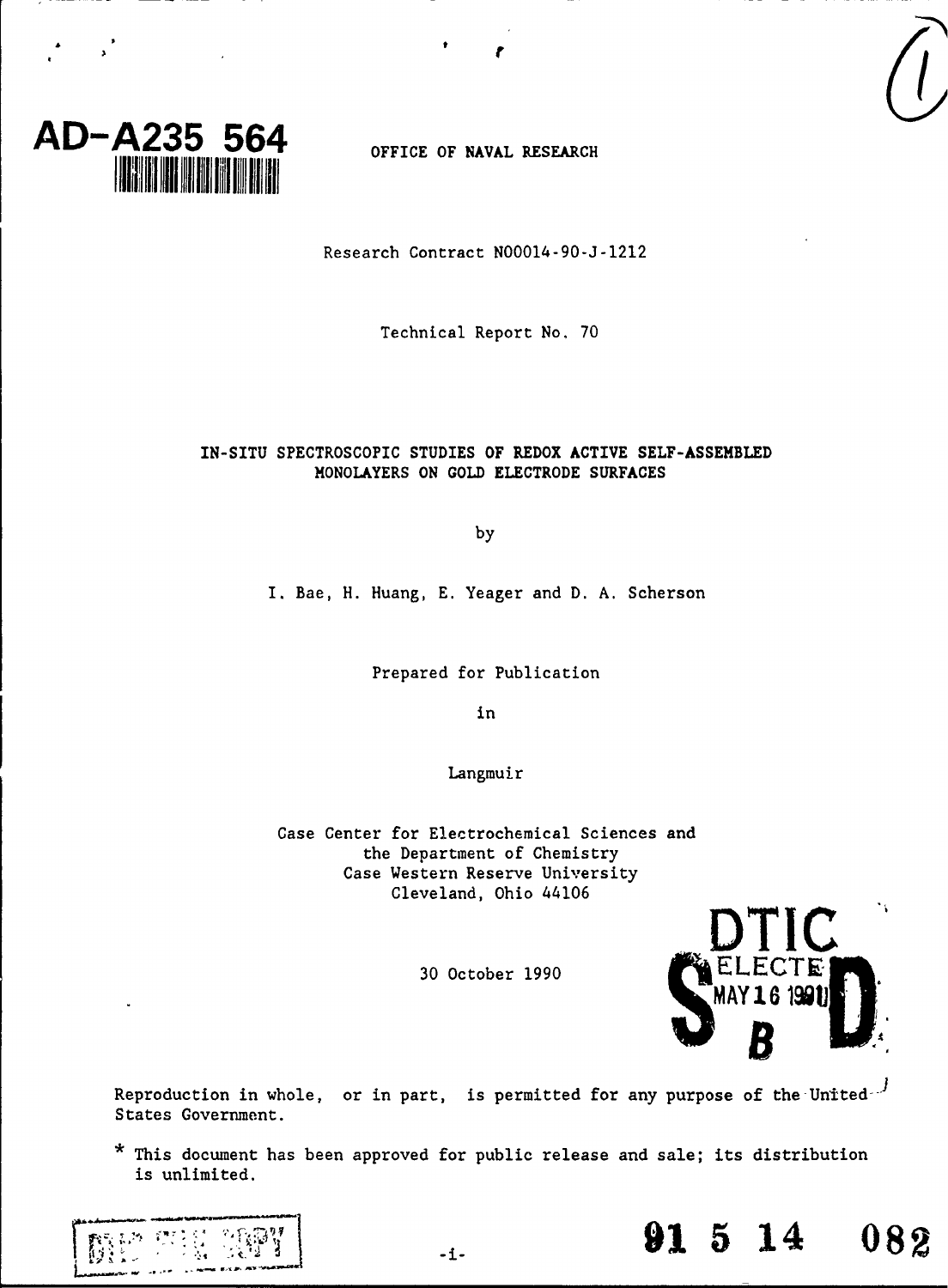|                                                               | REPORT DOCUMENTATION PAGE                                               |                                                                             |                                         |                                  |  |  |  |
|---------------------------------------------------------------|-------------------------------------------------------------------------|-----------------------------------------------------------------------------|-----------------------------------------|----------------------------------|--|--|--|
| . PEPORT SECURITY CLASSIFICATION                              |                                                                         | <b>1b RESTRICTIVE MARKINGS</b>                                              |                                         |                                  |  |  |  |
| .lassified                                                    |                                                                         |                                                                             |                                         |                                  |  |  |  |
| SECURITY CLASSIFICATION AUTHORITY                             |                                                                         |                                                                             | 3 DISTRIBUTION / AVAILABILITY OF REPORT |                                  |  |  |  |
| LE DECLASSIFICATION / DOWNGRADING SCHEDULE                    | Approved for public release and sale;<br>its distribution is unlimited. |                                                                             |                                         |                                  |  |  |  |
| 4 PERFORMING ORGANIZATION REPORT NUMBER(S)                    | 5 MONITORING ORGANIZATION REPORT NUMBER(S)                              |                                                                             |                                         |                                  |  |  |  |
| bnical Report No. 70                                          |                                                                         |                                                                             |                                         |                                  |  |  |  |
| <b>LA NAME OF PERFORMING ORGANIZATION</b>                     | 60 OFFICE SYMBOL                                                        | NAME OF MONITORING ORGANIZATION                                             |                                         |                                  |  |  |  |
| Case Western Reserve                                          | (if applicable)                                                         | ONR Chemistry Program                                                       |                                         |                                  |  |  |  |
| 'niversity                                                    |                                                                         |                                                                             |                                         |                                  |  |  |  |
| tx. ADDRESS (City, State, and ZIP Code).                      |                                                                         |                                                                             | 7b ADDRESS (City, State, and ZIP Code)  |                                  |  |  |  |
| Cleveland, Ohio 44106                                         |                                                                         |                                                                             | Arlington, Virginia                     | 22217-5000                       |  |  |  |
| <b>64 NAME OF FUNDING / SPONSORING</b><br><b>ORGANIZATION</b> | <b>8b OFFICE SYMBOL</b>                                                 | 9 PROCUREMENT INSTRUMENT IDENTIFICATION NUMBER<br>Contract N00014-90-J-1212 |                                         |                                  |  |  |  |
| Office of Naval Research                                      | (if applicable)                                                         |                                                                             |                                         |                                  |  |  |  |
| <b>6</b> ADDRESS (City, State, and ZIP Code)                  |                                                                         | 10 SOURCE OF FUNDING NUMBERS                                                |                                         |                                  |  |  |  |
| Arlington, Virginia 22217                                     | <b>PROGRAM</b><br>ELEMENT NO                                            | <b>PROJECT</b><br>NO.                                                       | <b>TASK</b><br>NO.                      | WORK UNIT<br><b>ACCESSION NO</b> |  |  |  |
|                                                               |                                                                         |                                                                             | NR359-451                               |                                  |  |  |  |

| PERSONAL AUTHOR(S)<br>:. Bae, H. Huang, E. Yeager and D. A. Scherson |                                |                                                     |    |  |  |  |  |
|----------------------------------------------------------------------|--------------------------------|-----------------------------------------------------|----|--|--|--|--|
| I'3a TYPE OF REPORT                                                  | 113b TIME COVERED              | 14 DATE OF REPORT (Year, Month, Day) 15. PAGE COUNT |    |  |  |  |  |
| Technical Report<br>1'6 SUPPLEMENTARY NOTATION                       | 1989<br>TO 1990<br><b>FROM</b> | -October 30, 1990                                   | 20 |  |  |  |  |

| <b>COSATI CODES</b> |              |                  | 18 SUBJECT TERMS (Continue on reverse if necessary and identify by plock number). |
|---------------------|--------------|------------------|-----------------------------------------------------------------------------------|
| <b>FIELD</b>        | <b>GROUP</b> | <b>SUB-GROUP</b> | monolayers of bipyridium complexes on gold electrodes, self                       |
|                     |              |                  | assembling layers, electrochemically produced reorientation                       |
|                     |              |                  | of adsorbed layers                                                                |

19 ABSTRACT (Continue on reverse if necessary and identify by block number).

Monolayers of N-ethyl-N'-octadecyl-4,4'-bipyridinium (EOB) have been prepared on smooth gold surfaces prepared by spontaneous self-assembly of the electrochemically reduced form of the amphiphile and have been examined with in situ Fourier Transform Infrared Reflection Absorption Spectroscopy (FTIRRAS). Prominent positive-going peaks with hardly any detectable negative-going counterparts were observed in the normalized potential difference spectra of the layer in the reduced state (using as a reference the spectra for the layer in the fully oxidized state) in the region between 1100 and 1700 cm<sup>-1</sup>. In analogy with a model put forward by other workers it is proposed that the spectral bands originate from vibronically activated totally symmetric modes of EOB<sup>+</sup>· in monomeric and/or dimeric form. The large intensity of these vibronically based charge oscillations suggests that at

| 20 DISTRIBUTION / AVAILABILITY OF ABSTRACT<br>$\overline{\omega}$ UNCLASSIFIED/UNLIMITED $\Box$ SAME AS RPT<br><b>DOTIC USERS</b> | ABSTRACT SECURITY CLASSIFICATION<br>Unclassified     |
|-----------------------------------------------------------------------------------------------------------------------------------|------------------------------------------------------|
| 22a NAME OF RESPONSIBLE INDIVIDUAL                                                                                                | 22b TELEPHONE (Include Area Code) 22c. OFFICE SYMBOL |
| Ernest Yeager, Professor of Chemistry                                                                                             | $(216)$ 368-3626                                     |
| DD FORM 1473, 84 MAR                                                                                                              | - AGE                                                |
| 83 APR edition may be used until exhausted                                                                                        | SECURITY_CLASSIFICATION OF TH                        |
| All other editions are obsolete                                                                                                   | UNCLASSIFIED                                         |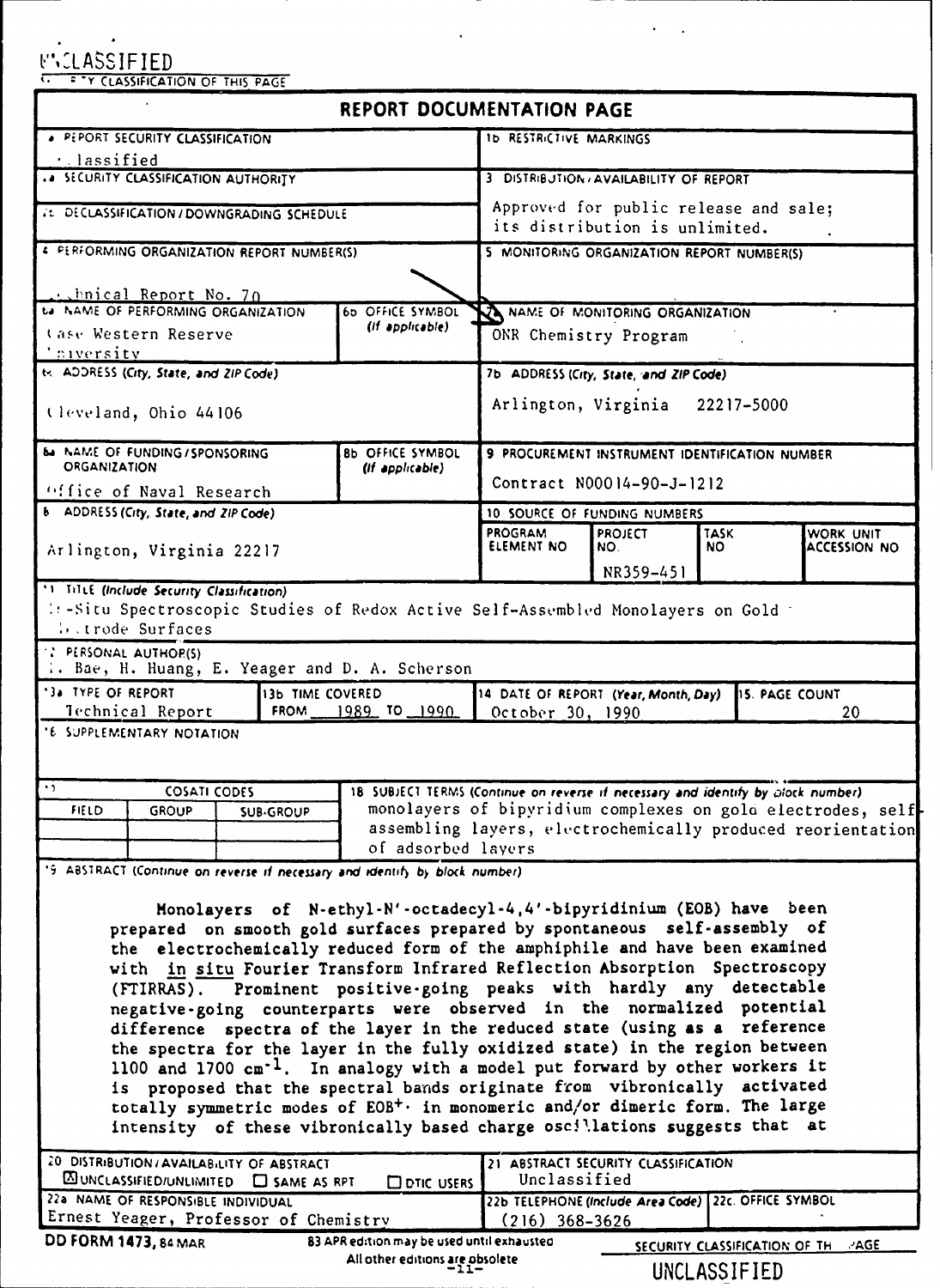Re: Technical Report No. 70 Office of Naval Report Contract N00014-90-J-1212 In-Situ Spectroscopic Studies of Redox Active Self-Assembled Monolayers on Gold Electrode Surfaces 19. Abstract (Continued)

least in the reduced state the plane of the bipyridinium moeity is close to parallel to the electrode surface. An alternate explanation based on a molecular reorientation induced by changes in the redox state was also considered. Such a model, however, was discarded as it fails to account for the large differences in the intensities of the positive- and negative-going peaks observed for solution phase FTIR spectra of the closely related N,N' dimethyl-4,4'-bipyridyl species.

The spectra also displayed two strong negative-going peaks in the region between 2800 and 3000  $\text{cm}^{-1}$ . This can be explained on the basis that the **alkyl chains** in the dication are in a collapsed (or unstretched) form adopting a more stretched configuration (with the skeletal axis pointing away from the surface) when in the reduced state, leading to a net decrease in the **C-H** stretching contribution to the spectra.

**Aocession For** WAAASSIDD W NTIS GRA&I<br>DTIC TAB Unannounced<br>Justifidátion By\_ Distribution/ **Availability** Codes rAvail **any Or '** Special **Dist** -Dis- Se **i i**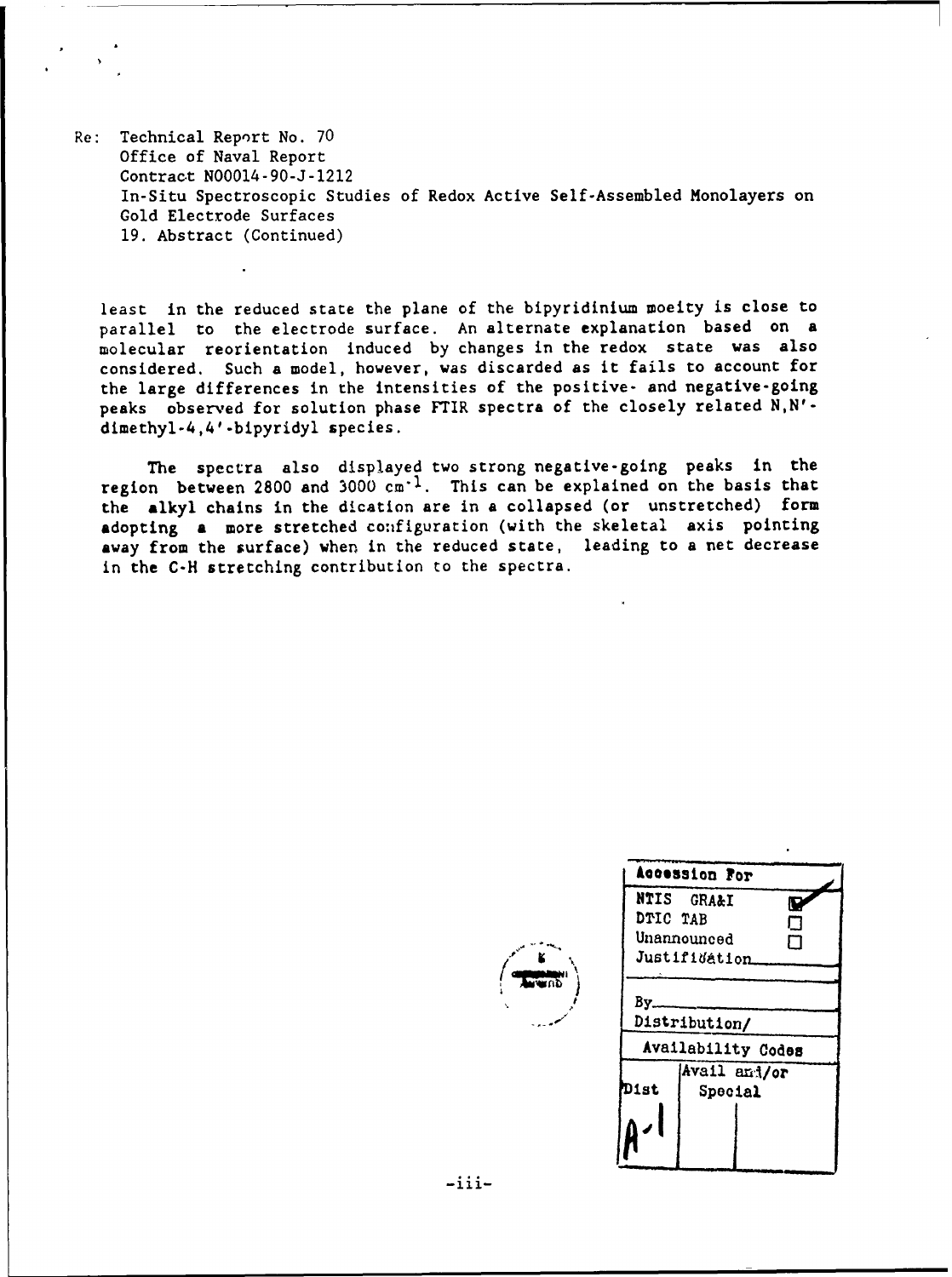## **IN** SITU IR SPECTROSCOPIC STUDIES OF REDOX ACTIVE **SELF-ASSEMBLED** MONOLAYERS ON **GOLD** ELECTRODE **SURFACES**

**I.** T. Bae, H. Huang, **E.** B. Yeager and **D. A.** Scherson

## Case Center for Electrochemical Sciences and the Department of Chemistry Case Western Reserve University Cleveland, OHIO 44106

#### ABSTRACT

Monolayers of N-ethyl-N'-octadecyl-4,4'-bipyridinium (EOB) have been prepared on smooth gold surfaces prepared **by** spontaneous self-assembly of the electrochemically reduced form of the amphiphile and have been examined with in situ Fourier Transform Infrared Reflection Absorption Spectroscopy (FTIRRAS). Prominent positive-going peaks with hardly any detectable negative-going counterparts were observed in the normalized potential difference spectra of the layer in the reduced state (using as a reference the spectra for the layer in the fully oxidized state) in the region between **1100** and **1700** cm"I. In analogy with a model put forward by other workers it is proposed that the spectral bands originate from vibronically activated totally symmetric modes of  $EOB^+$ . in monomeric and/or dimeric form. The large intensity of these vibronically based charge oscillations suggests that at least in the reduced state the plane of the bipyridinium moeity is close to parallel to the electrode surface. An alternate explanation based on a molecular reorientation induced **by** changes in the redox state was also considered. Such a model, however, was discarded as it fails to account for the large differences in the intensities of the positive- and negative-going peaks observed for solution phase FTIR spectra of the closely related **N,N'** dimethyl-4,4'-bipyridyl species.

The spectra also displayed two strong negative-going peaks in the region between **2800** and **3000** cm-1 . This can be explained on the basis that the alkyl chains in the dication are in a collapsed (or unstretched) form adopting a more stretched configuration (with the skeletal axis pointing away from the surface) when in the reduced state, leading to a net decrease in the **C-H** stretching contribution to the spectra.

 $\mathbf 1$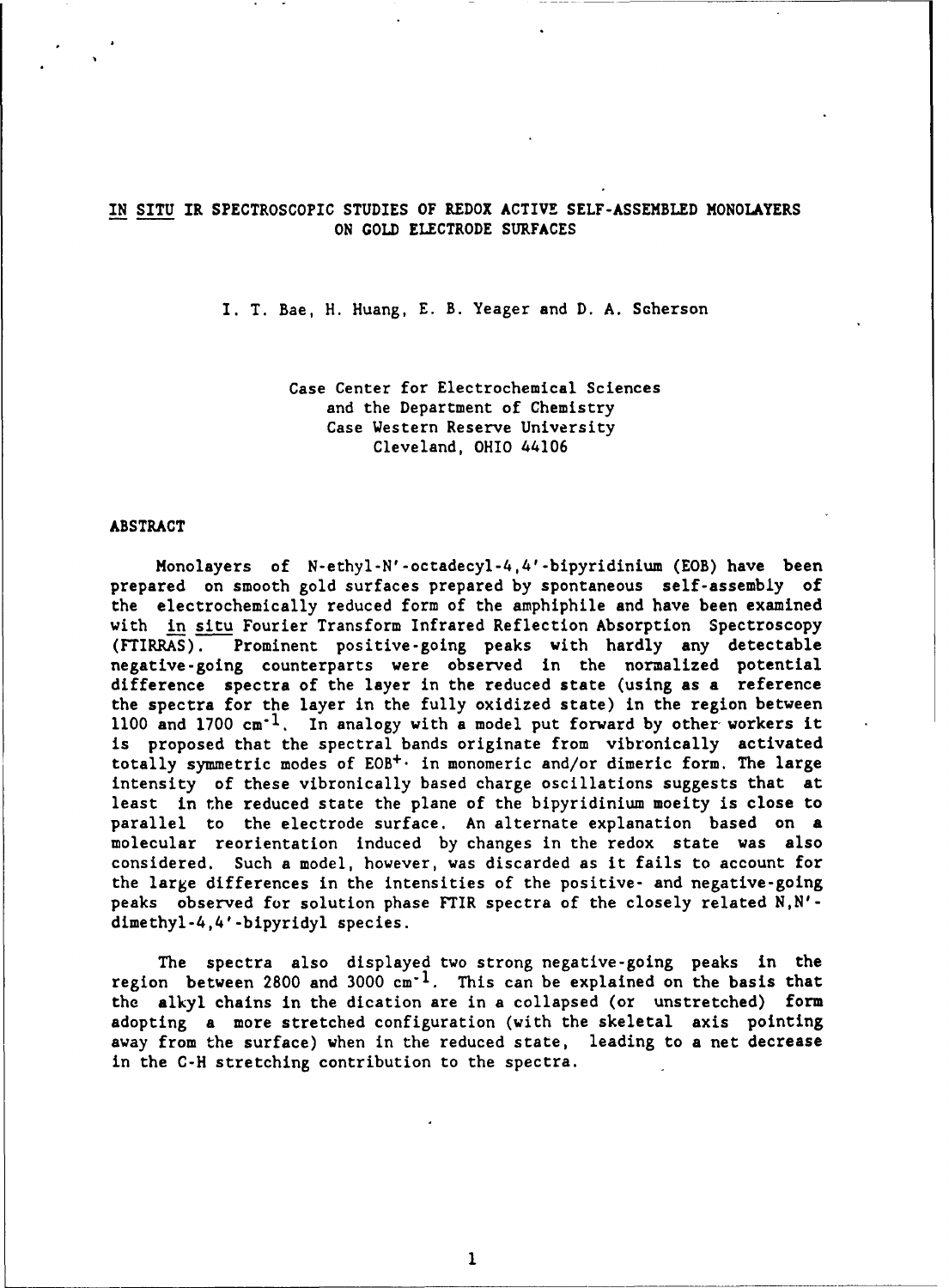#### INTRODUCTION

Self-assembled monolayers containing redox active centers represent a unique type of organized two-dimensional structures, in that the absolute surface concentrations can be determined from conventional coulometric analyses.<sup>1-3</sup> Some of these layers-exhibit remarkably-high stability to repetitive potential cycling over a substantial voltage range. This affords ideal conditions for acquiring detailed information regarding modifications in the vibrational and electronic properties of the' layer induced exclusively **by** the externally applied potential. The latter may include changes associated with characteristic features of the redox site(s) as well as possible conformational rearrangements within the layer itself.

This paper presents the results of in situ potential difference Fourier Transform Infrared Reflection Absorption Spectroscopy (FTIRRAS) for selfassembled layers of N-ethyl-N'-octadecyl-4,4'-bipyridinium (see Inset Figure **1),** denoted hereafter as EOB, on gold surfaces in aqueous solutions. EOB, as well as the methyl substituted analog, may be regarded as model systems of a much wider variety of redox active amphiphiles and as such appear especially suited for these studies.

The experimental approach employed in this work has followed very closely that described by Sasaki et al.<sup>4</sup> to monitor modifications in the vibrational properties of 2,5-dihydroxythiophenol irreversibly adsorbed on Au and Pt surfaces engendered by changes in the redox state.

## EXPERIMENTAL

The bromide salt of **EOB** was synthesized according to procedures reported in the literature.<sup>5</sup> It was then purified by recrystallization from **DMF** and then characterized with NMR, IR and cyclic voltammetry. The in situ electrochemical cell for FTIRRAS measurements as well as the electrochemical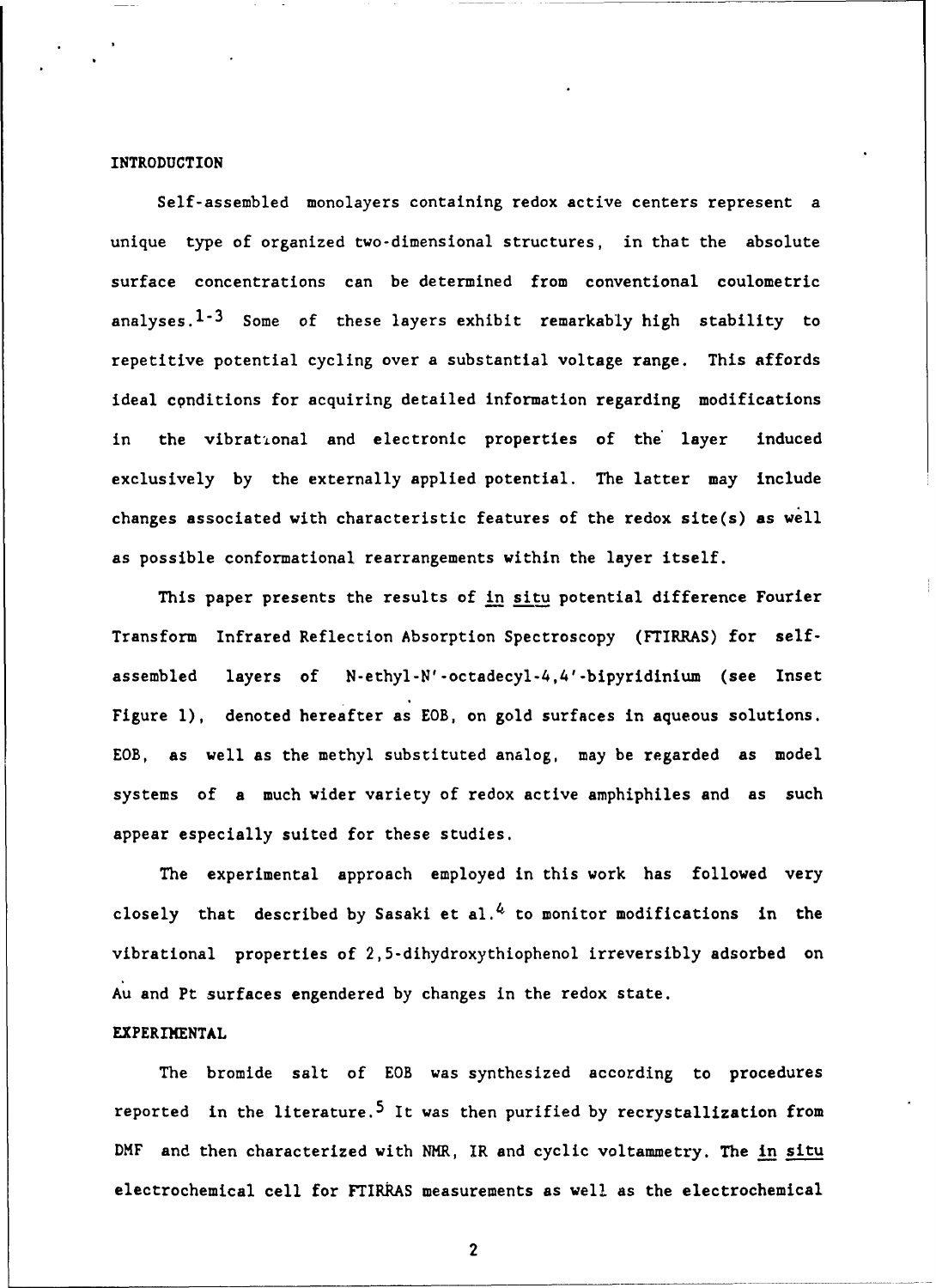and spectroscopic instrumentation have been described elsewhere.<sup>4,6</sup> Both a CaF<sub>2</sub> prism and a flat ZnSe window were used in the experiments.

Exposure of the bare gold electrode to a solution **0.05** mM EOB in **0.5** M Na<sub>2</sub>SO<sub>4</sub> either at open circuit or at 0.0 V vs SCE yielded very small redox peaks at a potential of about -0.48 V. Considerably enhanced voltammetric features with charges consistent with the presence of a monolayer of adsorbed material could be observed either by cy<sup>-</sup>ling between 0.2 and -0.7 **V,** or simply **by** holding the potential at the most negative limit for a short period of time. This suggests that the self-assembly of the layer is facilitated when the EOB species is present in the reduced state. Layers formed in this fashion displayed remarkable stability. This was evidenced **by** the fact that no detectable losses in the area under the voltammetric peaks could be observed even after extensive potential cycling in a region encompassing the redox features.

For the FTIRRAS spectroscopic experiments, the layer was formed directly in the spectroelectrochemical cell **by** potential cycling. The EOB containing solution was drained and the cell washed (three times) and later filled with neat supporting electrolyte. **A** cyclic voltammogram was then recorded in order to determine the number of redox active species with the electrode pulled away from the optical window. Subsequently, the electrode was pushed against the window and the spectral acquisition was initiated.

Two closely related techniques were used in order to collect the potential difference FTIRRAS spectra using in both cases the spectrum of the layer in the fully oxidized state **(-0.3** V) as the reference. In the single potential step method a large number of scans **(>** 200) is recorded at one potential, **E1 .** After the acquisition is completed the electrode is polarized at a different potential, **E2 ,** and an equal number of scans is accumulated. In the other method, FTIRRAS spectra at the two same potentials is recorded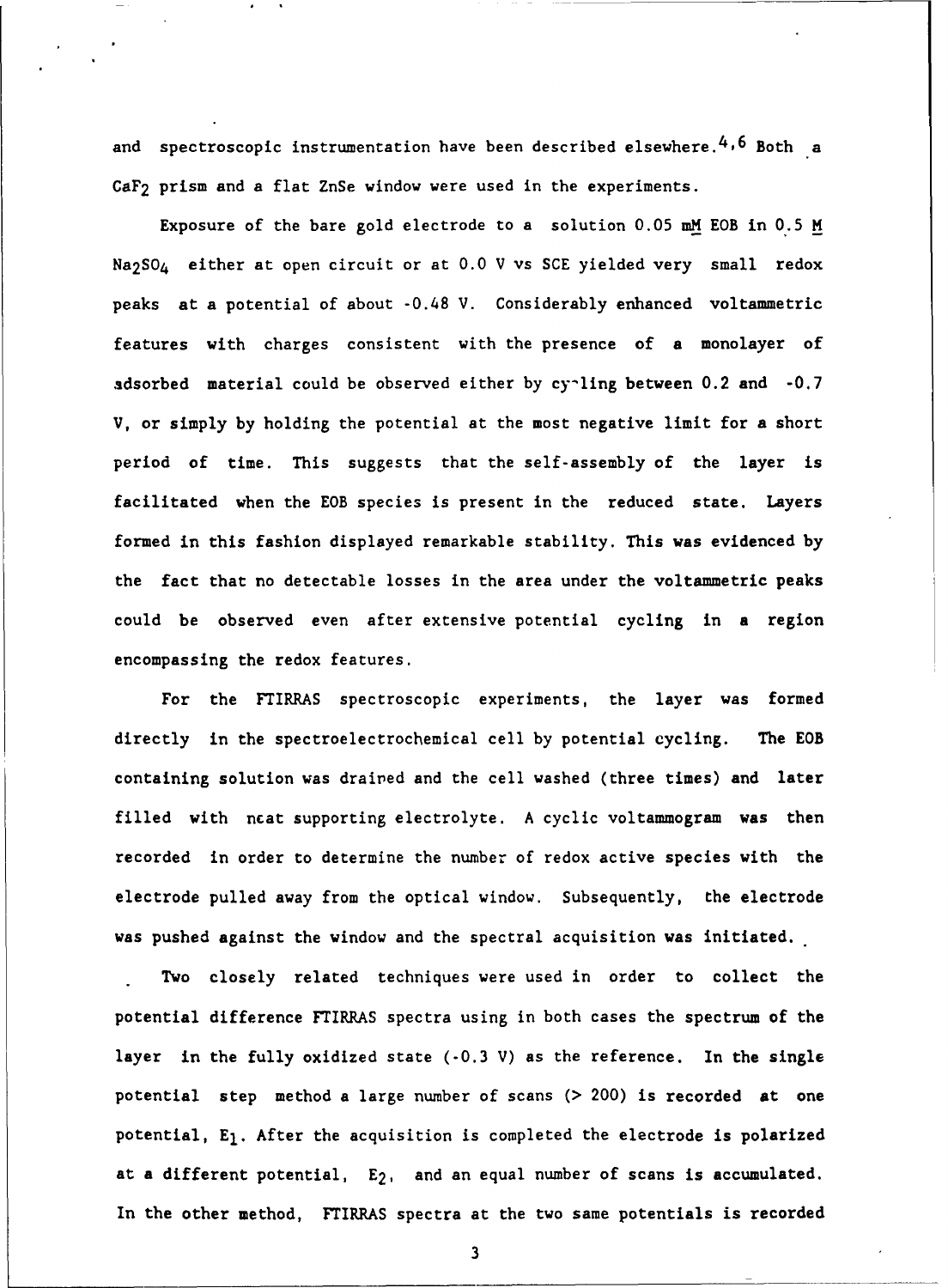in an alternate fashion until an optimized signal to noise ratio is achieved. Regardless of the specific technique used, the final spectra are displayed in terms of  $-\Delta R/R$  (=  $[R(E_1) - R(E_2)]/R(E_1)$ ) vs wavenumber, where  $R(E_2)$  represents the spectrum at the potential  $E_2$ , with that at  $E_1$  assumed to be the reference.

## **RESULTS AND** DISCUSSION

#### I. Electrochemistry

Typical cyclic voltammetric curves obtained for a self-assembled layer of EOB prepared in the fashion described in the experimental section in a solution 0.5 M Na<sub>2</sub>SO<sub>4</sub> are shown in Figure 1. The redox peaks observed at about -0.47 V are in good agreement with those reported by Diaz and Kaifer in the same electrolyte with the EOB present in the solution using Pt and Au electrodes.<sup>2</sup> These are also in accordance with those reported by Widrig and Majda in **0.1** M KCI for the closely related N-methyl-N'-octadecylbipyridinium denoted hereafter as MOB.<sup>3</sup>

The coverage of EOB obtained by integration of the voltammetric peak yielded values of about  $2.7 \cdot 10^{-10}$  mol $\cdot$ cm<sup>-2</sup>, and thus less than half those reported in Ref. 2. This discrepancy, however, may be associated with differences in the degree of roughness of the electrodes used and the presence of EOB in the electrolyte in the cited work. In fact, for the case of self-assembled monolayers of MOB adsorbed on vapor deposited Au on glass substrates, Widrig and Majda report saturation coverages of  $2.0$  and  $4.0<sup>+</sup>$ 10<sup>-10</sup> mol.cm<sup>-2</sup> for electrolytes involving different types of ions.<sup>3</sup> On the basis of the similarities between the results obtained in this work and those in Ref. **3,** the length of one of the alkane chains does not seem to affect the overall electrochemical properties of the self-assembled layer. Voltammetric measurements in which small amounts of sulfuric acid **or** NAOH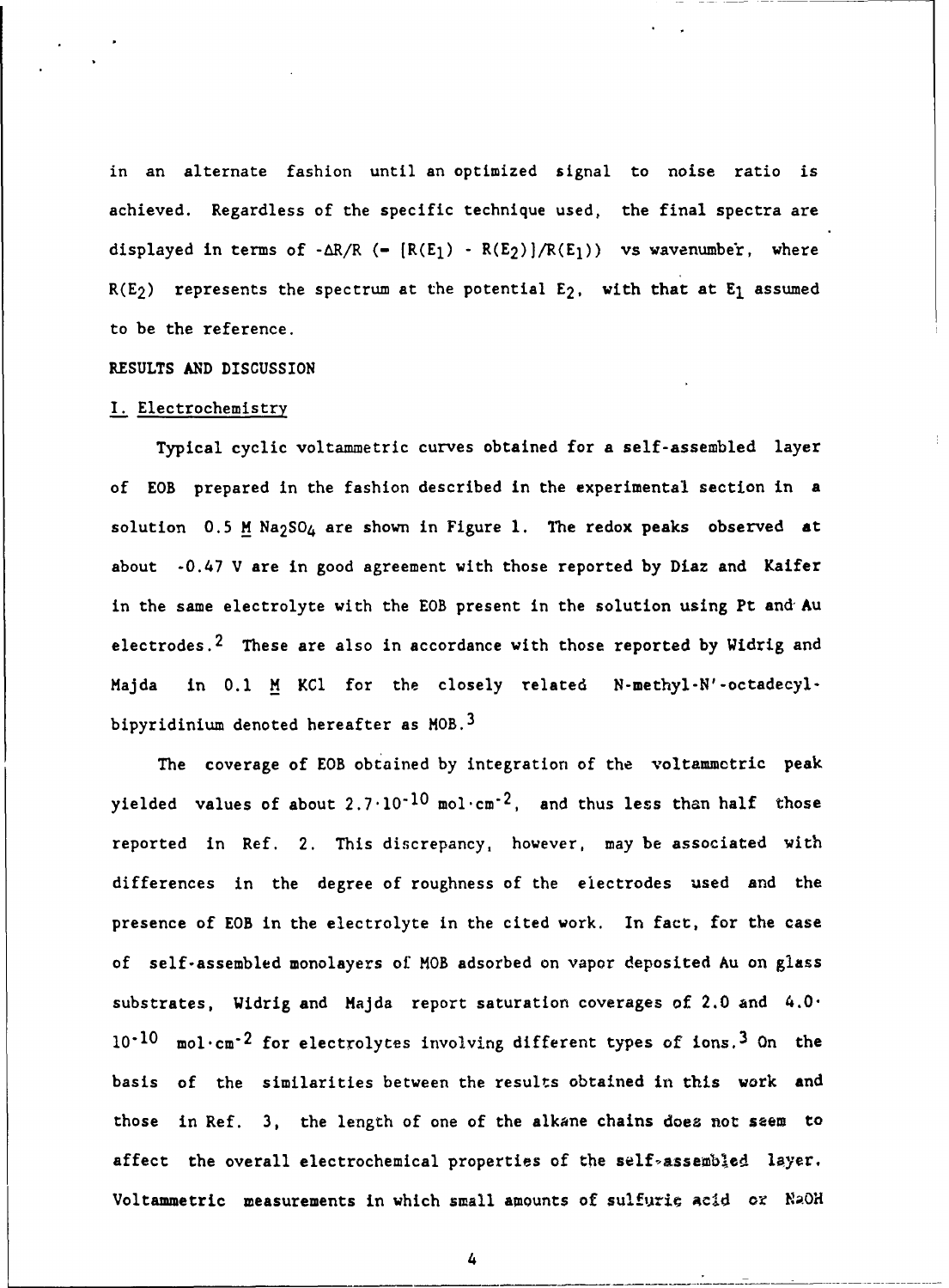were added to the base sulfate electrolyte indicated that the potential of the redbx feature is independent of pH over the range between 4 and **9.** Since protons are not involved in the redox process the changes in **pH** in the thin layer of electrolyte trapped between the electrode and the window during the FTIRRAS experiments can be regarded as negligible.

# II. In situ Fourier Transform Infrared Reflection Absorption **Spectroscopy**

A series of potential difference FTIRRAS spectra obtained in the potential range in which EOB undergoes changes in the redox state are given in Figure 2. As indicated, the reduction of the self-assembled monolayer gives rise to the appearance of several clearly defined positive-going peaks in the region between **1100** and 1700 cm"1 (shown in expanded form in Figure **3),** two negative-going peaks at 2854 and 2926 cm"I and some additional features of much lower intensity. Essentially identical spectra were obtained **by** coadding a7ternate FTIRRAS spectra at **-0.3** V and **-0.65** V, which correspond to potentials at which the layer exists in distinct oxidation states (see Curve B, Figure 4).

In accordance with the conclusions put forward on the basis of the electrochemical *data* (vide supra), no desorption of the material could be detected spectroscopically. This is clearly shown **by** the featureless character **of** the spectrum obtained at **-0.3** V after collecting the spectra at the more negative potentials (see top curve in Figure 2).

#### Spectral *Axsignments*

The spectroscopic properties of asymmetrically N,N'-substituted 4,4' bipyridinium ions and their singly reduced counterparts have been found to be consistent with those belonging to a **D2h** group, despite their lower symmetry.<sup>7</sup> If it is assumed that the species in the self-assembled monolayer also retain a  $r_{2h}$  character, at least two possible models can be proposed to explain the in situ FJIRRAS results obtained in this work.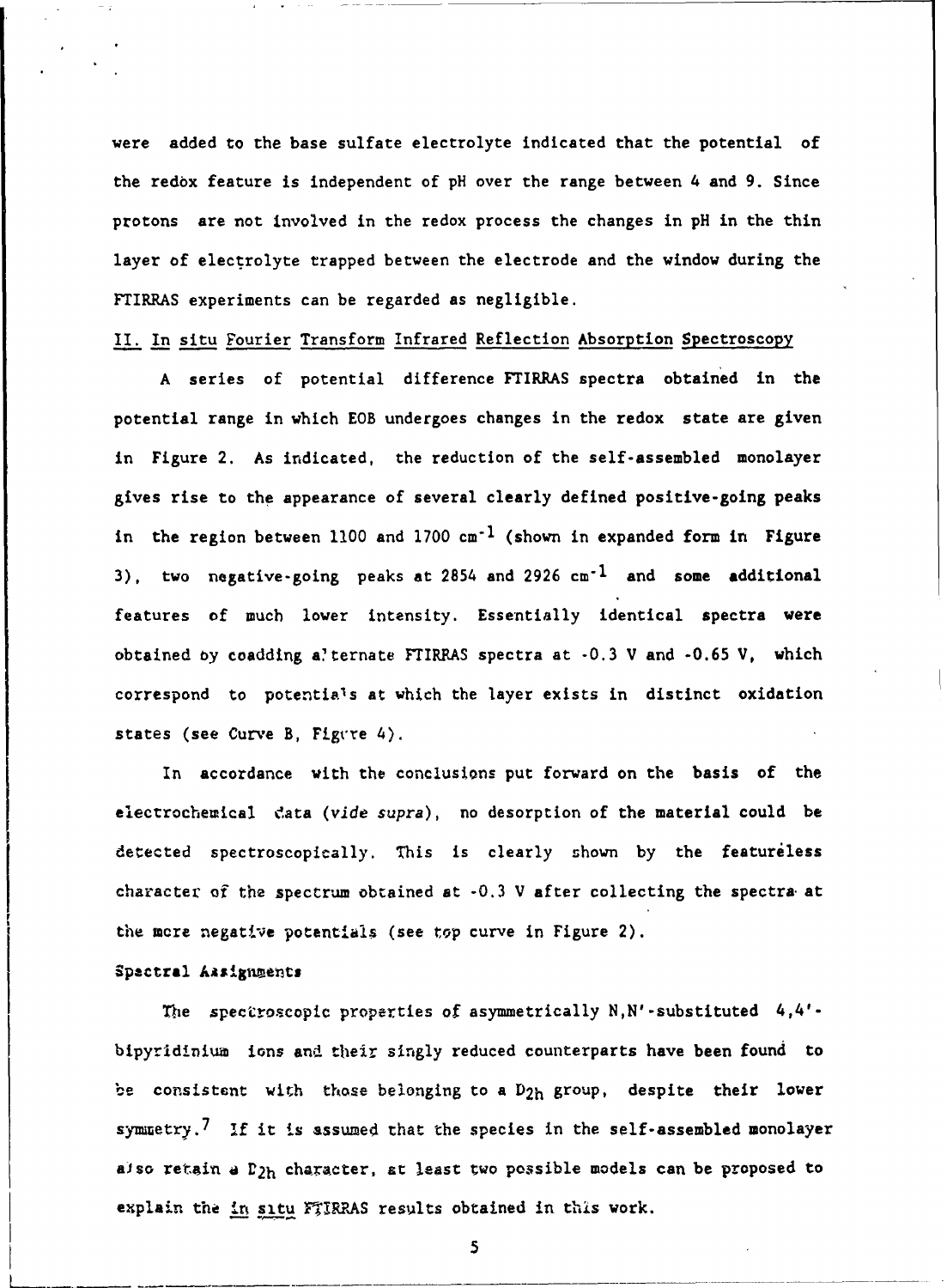## **A.** Molecular Reorientation

**A** detailed comparative analysis of the normal modes associated with the dication and monocation radical forms of N,N'-dimethyl-4,4-bipyridinium, DMB<sup>2+</sup> appears to be available only for modes of  $a_g$  symmetry (see Table  $1)$ .<sup>8,9</sup> As these data show, the shifts in the position of the corresponding features for the two species are rather small. Hence, if it is assumed that the more complete analysis reported for the dication is also valid for the radical, the spectral features in Figure 3 at 1640 and 1335 cm<sup>-1</sup> may be attributed to  $B_{2u}$  modes and those at 1597, 1508 and 1192  $cm^{-1}$  to  $b_{3u}$ modes.<sup>8</sup> , 9 It may be noted that three of these bands **(1597, 1335** and **1026 cm"I )** are not observed in the spectrum of EOB obtained in the solid state. Although agreement has been reached regarding the detailed assignments of most normal modes, the controversy surrounding the feature at about 1200 cm"I appears to remain still unresolved. For example, Hester and coworkers, in their more recent work,  $8$  have attributed this mode to a ring breathing vibration, whereas Cotton and coworkers,  $7,9$  have concluded, based on the splitting of this feature induced by an asymmetric **N,N'-** substitution of the bipyridyl moiety, that this band contains significant contribution from the N-alkyl stretching vibration. This uncertainty is most unfortunate as it precludes a more precise determination of the mode of bonding of the quasi planar moeity to the surface.

Irrespective of this controversy, the fact that the spectra display only positive-going bands can in principle be ascribed to a reorientation of the bipyridinium upon reduction involving a significant increase in the angle formed between the molecular plane and the electrode surface compared to that pievailing in the oxidized state. If it is further assumed that the assignment suggested by Cotton and coworkers<sup>7,9</sup> is correct, the reduction of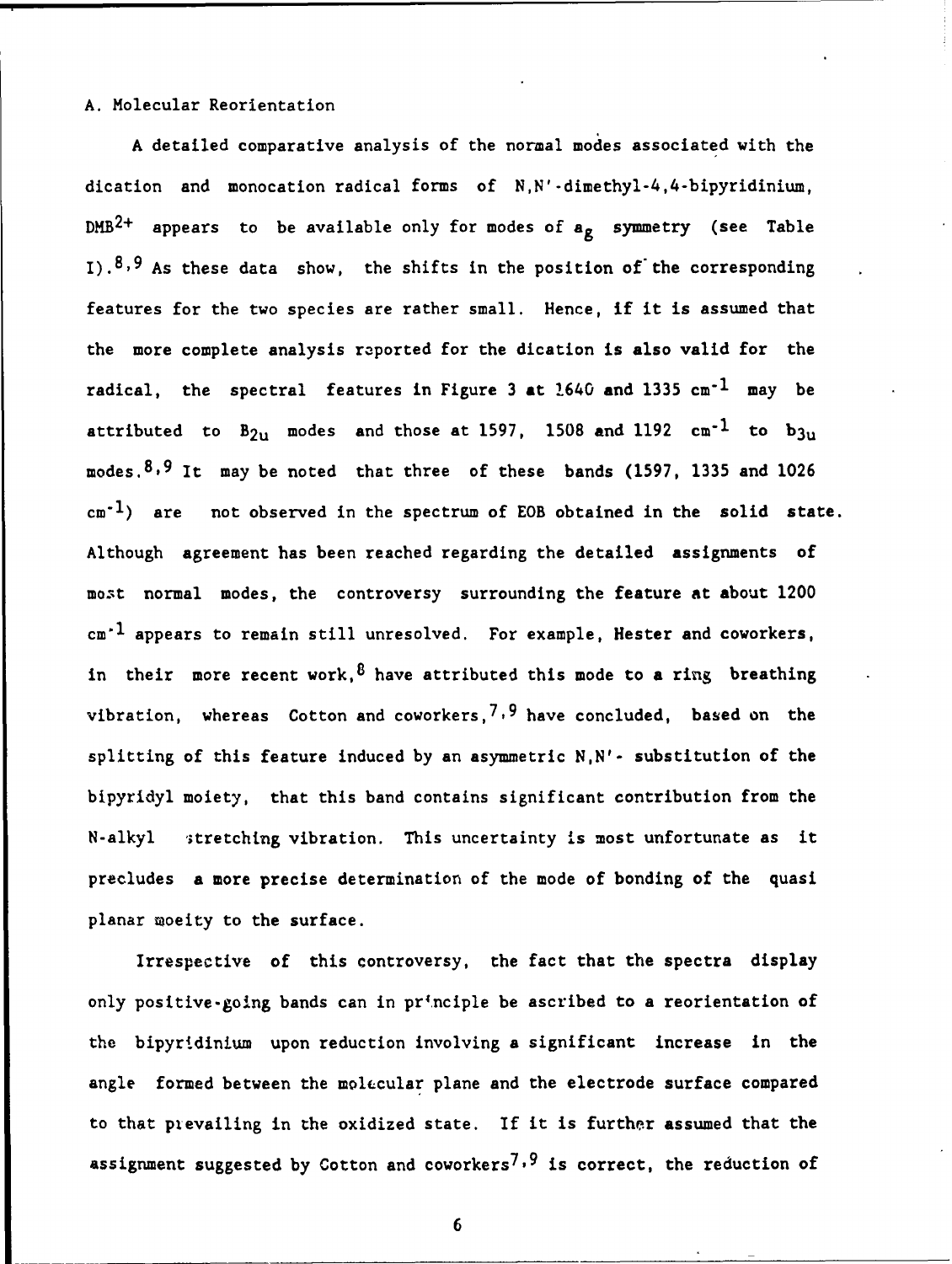the bipyridyl fragment would be accompanied by a large increase in the angle formed between the long (rather than the short) axis of bipyridyl and the electrode surface. In disagreement with this specific configurational change is the fact that the prominent solid state band at ca. 831  $cm^{-1}$  (attributed **by.** both research groups to the N-alkyl group) is not found in the in situ spectra.

Although a reorientation model would seem at first to be consistent with many of the experimental observations, it fails to account for the spectral behavior of solution phase species of closely related compounds reported by other authors. $^{10,11}$  This points to a different physical phenomenon as responsible for these unique effects.

#### B. Vibronic Coupling

Spectra displaying features very similar to those in Figure 3 have been reported by Christensen and Hamnett<sup>10</sup> for solution phase  $DMB^{2+}$  in aqueous electrolytes using an in situ potential difference FTIR technique analogous to that described in the experimental section (see Table I). In striking analogy with the results shown in Figure 3, only positive-going features could be clearly detected by these authors. This effect is particularly noticeable for the case of the band at ca.  $1200 \text{ cm}^{-1}$ , which is the most intense feature both for  $DMB^{2+}$  and  $(DMB^{+}.)_{2}$ . This suggests that the much stronger signals associated with the monocation are intrinsic to that species and not the result of a molecular reorientation.

As suggested by Christensen and Hamnett, <sup>10</sup> the most likely explanation for this phenomenon may be found in vibronically coupled charge oscillations. 12 Such electronic vibrations are believed to be responsible for the activation of  $A_g$  modes in the IR spectra, and under certain conditions can lead to extraordinary enhancements in the magnitude of the absorption.<sup>13</sup>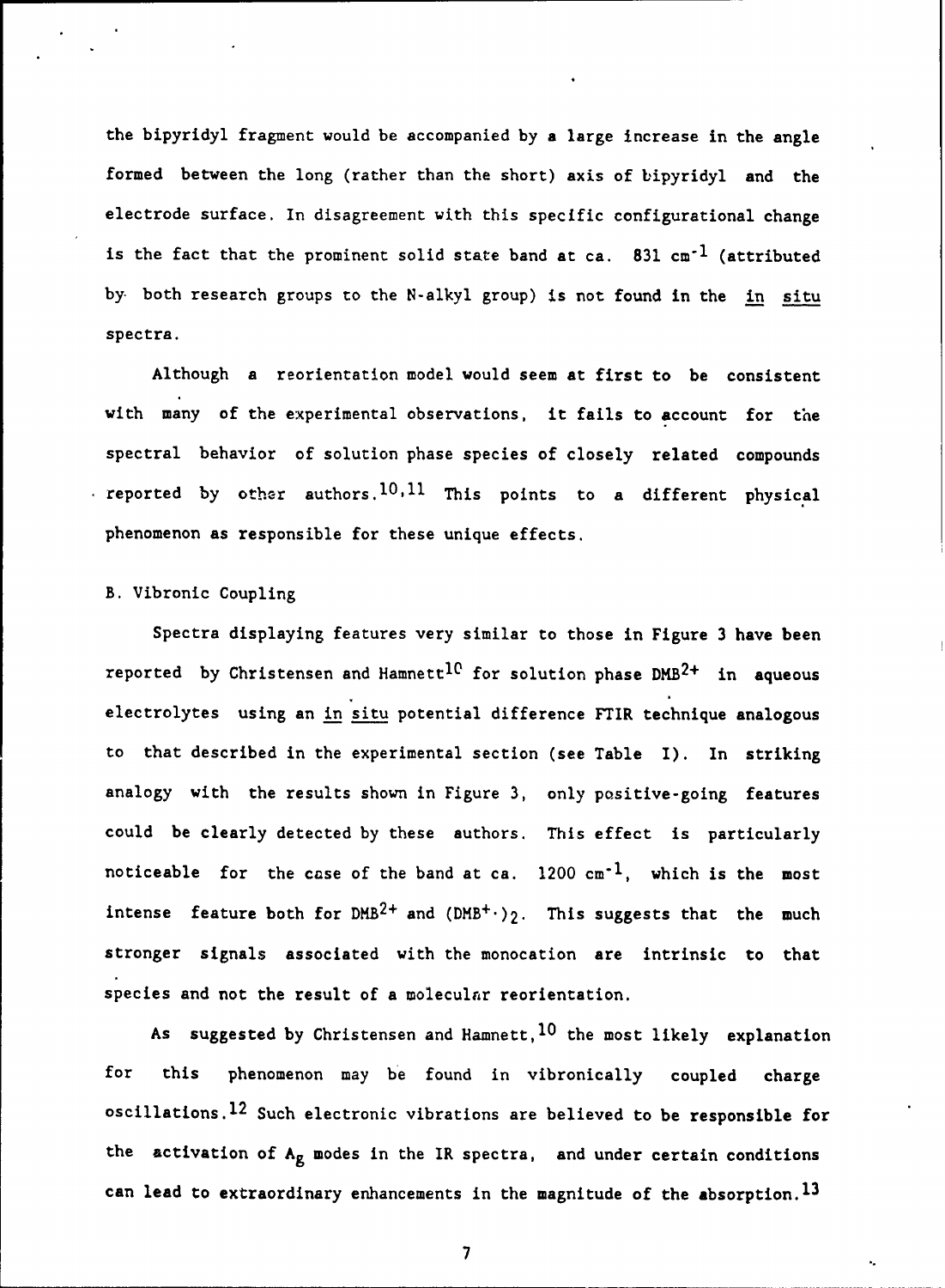Among the better studied compounds for which this phenomenon is particularly prominent are the alkali metal salts of tetracyanoquinodimethane (TCNQ) in the solid state, and especially TCNQ stacks composed of dimers for which the charge oscillations are expected to occur along an axis perpendicular to the **TCNQ** planes. <sup>14</sup>

With the possible exception of a band at about 1255  $cm^{-1}$ , for which the intensity may be too small to be detected in the FTIRRAS spectra of the self assembled EOB layer, there exists good agreement between the theoretical and observed A<sub>g</sub> features for the closely related (DMB<sup>+</sup>·) and those in Figure **3** (see Table I). As suggested earlier in the literature, 7 the features at **<sup>1508</sup>**and **1597** cm"1 appear to be associated with a dimeric form of the monocation and are particularly prominent in the FTIR spectra of solution phase (DMB+.) reported in Ref. **10.** Also attributed to dimers is a band at **<sup>1026</sup>**cm"1 observed in similar FTIRRAS spectra (not shown in this work) involving a flat ZnSe optical window. Unfortunately it is not possible based on the information available to determine the extent to which dimerization occurs.

According to Devlin and coworkers,  $13$  the vibronic activation of totally symmetric modes can be brought about by charge transfer to a counter ion, present either in the crystal or in solution (ion-pair) and therefore the mere observation of the effect may not be used as proof of dimer formation. In fact, for the case of the sodium salt of tetracyanoethylene,  $Na_3TCNE^{13}$ (for which large enhancements in the intensity of vibronically coupled modes have been observed upon cooling the specimens from room down to cryogenic temperatures, ca. 90K) the formation of dimers seems unlikely because of unfavorable electrostatic interactions between the **highly** charged anions.

Regardless of the role dimers or ion pairs may play in the observed enhancement, the selection rules for surface IR on electronic conductors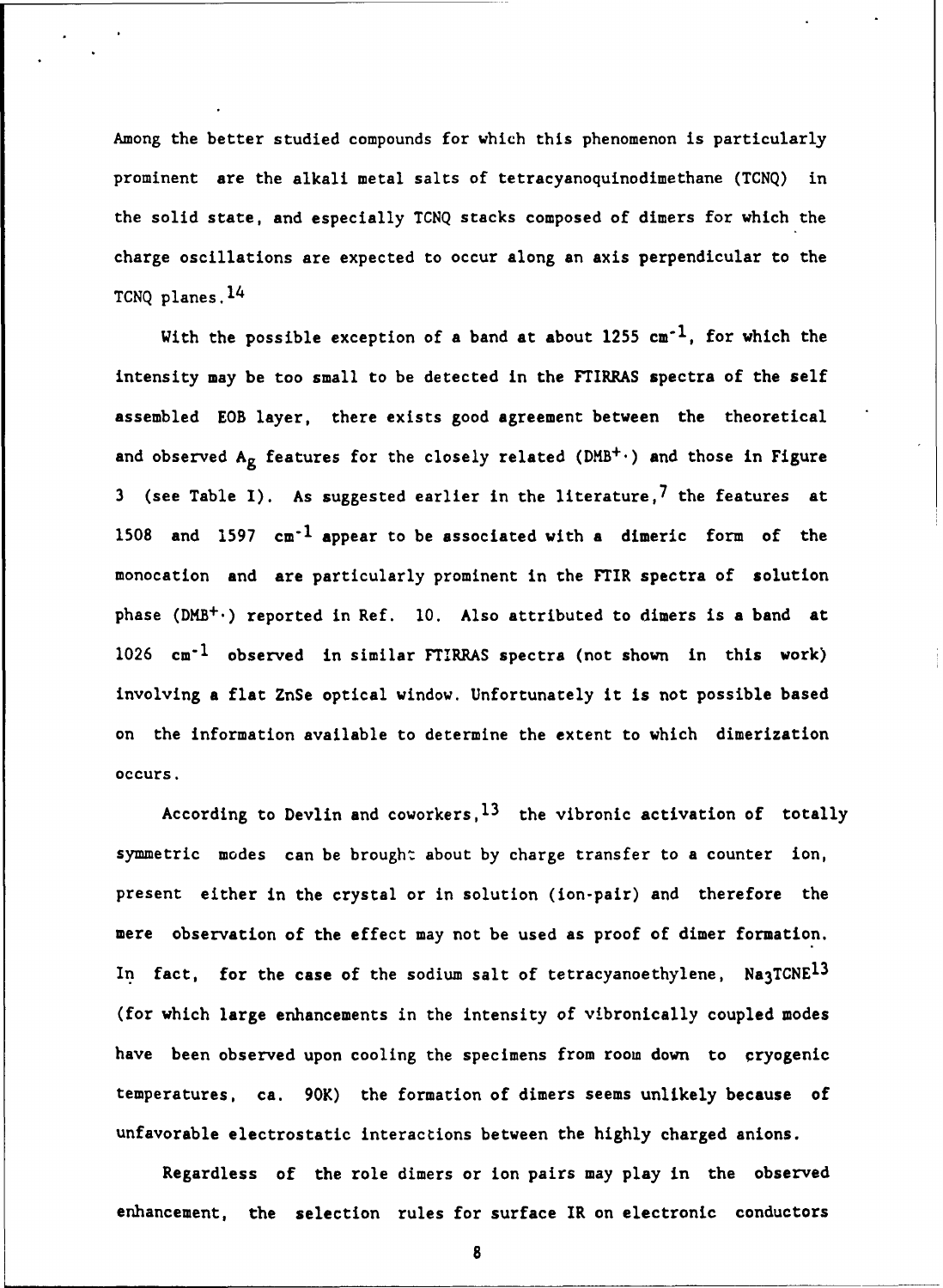would suggest that for the self-assembled singly-reduced EOB monolayer, the axis perpendicular to the bipyridyl ring planes forms a small rather than a large angle with respect to the normal to the electrode surface.<sup>14e.</sup> In fact, similar arguments have been invoked by Pons and coworkers<sup>15</sup> to explain the appearence of  $A_g$  IR forbidden bands in their subtractively normalized interfacial FTIR spectra of tetracyanoethylene TCNE radicals on Pt surfaces. In that case, however, a monomeric (rather than a dimeric) species was assumed to lie with the plane parallel to the electrode surface.

This nearly flat configuration would be at variance with that proposed by Widrig and Majda<sup>3</sup> for MOB on the basis of electrochemical and Langmuir-Blodgett film measurements, who postulated that the bipyridinium heads are adsorbed on the surface with the long axis perpendicular to the electrode surface.

A second remarkable aspect of the in situ FTIRRAS spectra is the presence of the strong negative-going peaks at 2926 and **2856** cm' (and also the much less pronounced band at  $1458 \text{ cm}^{-1}$ ) associated with asymmetric  $v_a$ , and symmetric  $v_s$  -CH<sub>2</sub> - modes of the alkyl chains, respectively (see Figure 2). One possible explanation for this effect may be found in conformational changes of the self-assembled units that render a much larger fraction of **C-**H bonds with finite projections along the axis normal to the electrode surface in the oxidized compared to the reduced state. This situation would arise if one (or both) of the alkyl chains would adopt upon reduction and/or further dimerization of the redox centers a stretched configuration in which the skeletal axis would be normal to the surface. Although no distinctions could be inferred by Widrig and Majda<sup>3</sup> between the oxidized and reduced configurations, the alkyl chains in their view, were assumed to point away from the electrode surface.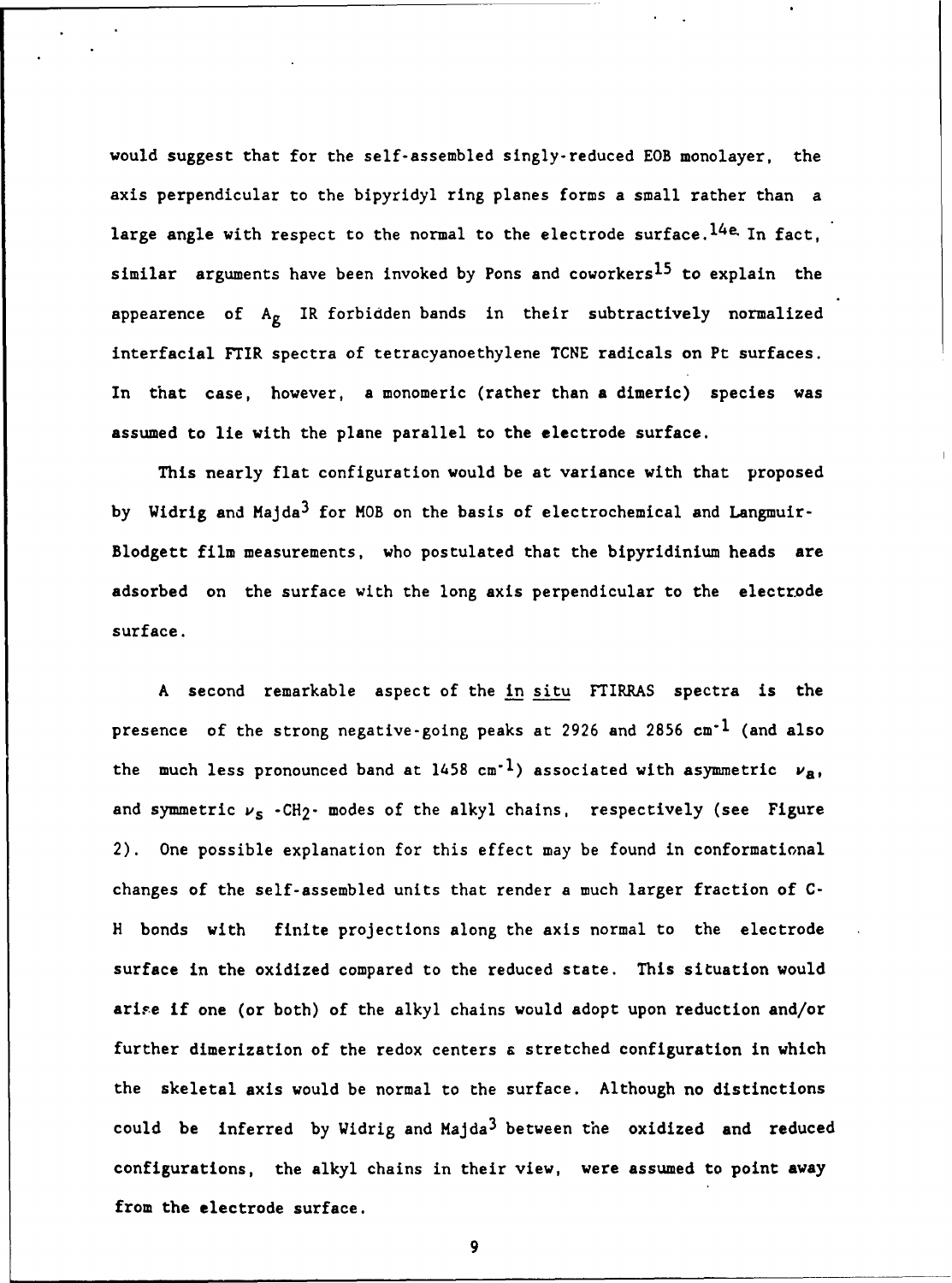Such conformational modifications induced by the viologen-centered redox process may be caused by the expulsion (reduction) or incorporation (oxidation) of counterions into the layer to preserve electroneutrality. Direct evidence for ionic migration into and out of closely related thiollinked alkyl-viologen self assembled layers has been obtained **by** De Long and Buttry using quartz crystal microbalance techniques. 16

## III. Spectroelectrochemical Characterization of **EOB** Oxidation

After the experiments had been completed, an attempt was made to obtain the absolute spectra of adsorbed EOB. To this end, a spectrum was first acquired with the electrode polarized at **-0.3** V. The potential was then stepped to **+1.5** V, kept at this potential for **30** min. and then returned to - **0.3** V at which point a new spectrum was collected. As -shown in Figure **5,** the FTIRRAS spectra using as a reference the original spectrum yielded a number of clearly defined negative going peaks which may be attributed to the fraction of original **EOB** material in the oxidized state which was electrochemically oxidized by exposure to the high potential. A simple inspection of the atomic displacements associated with each of the modes and the selection rules for reflection absorption IR on high electronic conductors provides clear evidence that the plane of the bipyridinium ring forms a finite angle with respect to the plane of the surface.

As the positive going peak at 2343  $cm^{-1}$  suggests, the oxidation of EOB as well as a wide variety of organic species,  $17$  yields carbon dioxide as one of the products.

#### **SUMMARY**

The changes in oxidation state of self-assembled monolayers of N-ethyl-N'-octadecyl-4,4'-bipyridinium, EOB, have been monitored with in situ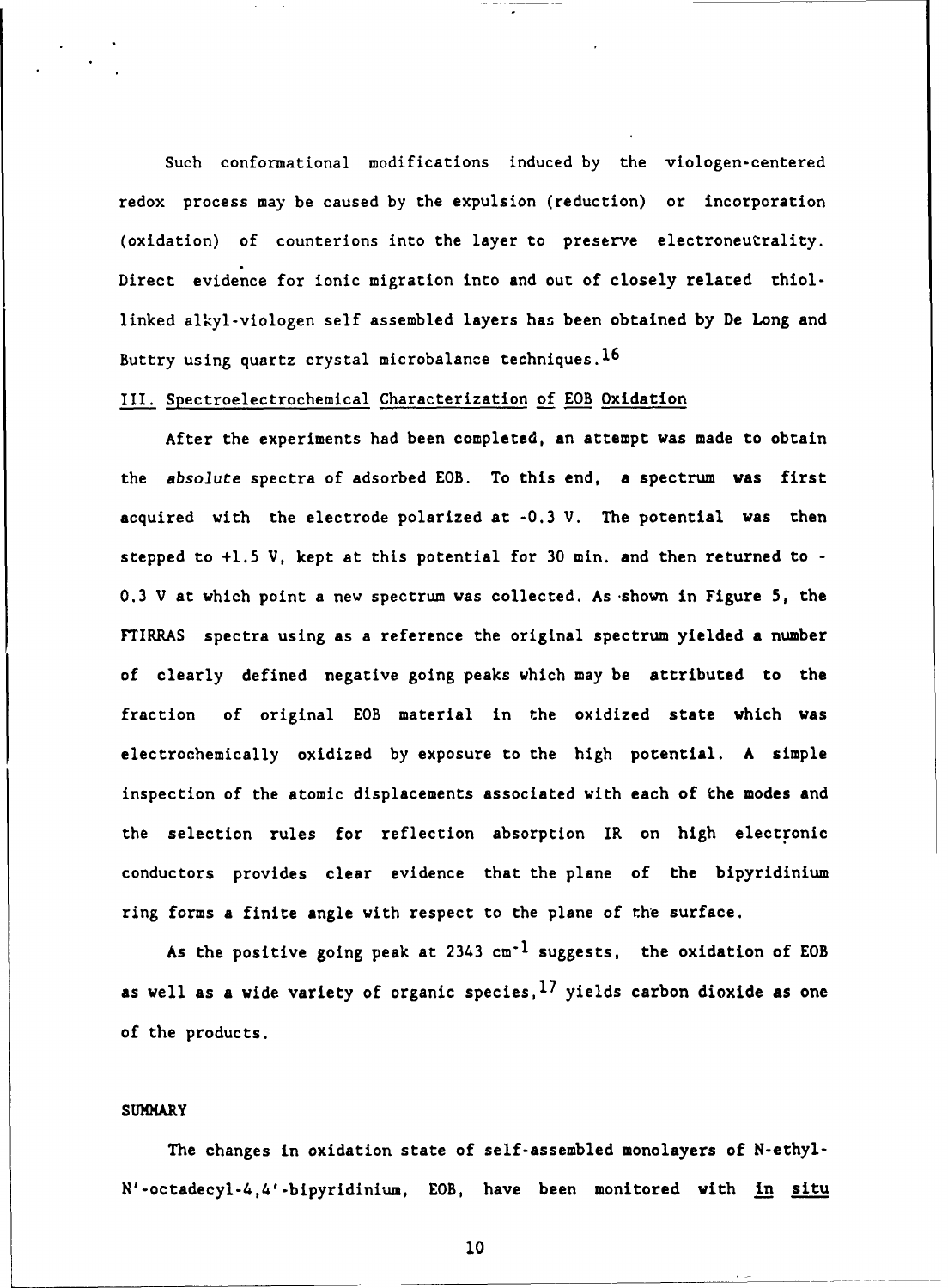Fourier Transform Infrared Spectroscopy. Although a model based on a reorientation of the bipyridyl rings induced by changes in the redox state could account for much of the spectral behavior observed, it fails to provide a satisfactory explanation for the disparate intensities of similar in situ FTIRRAS spectra for aqueous solutions of the closely related N,N'-dimethyl-4,4'-bipyridinium. As has been proposed by other authors, the results obtained indicate that upon reduction the EOB undergoes either dimerization or otherwise interacts electronically with the electrode surface or other ions in the solution giving rise to vibronically coupled allowed modes which are IR forbidden. Based on the high intensity of the (positive-going) bands in the normalized FTIRRAS spectra for the reduced species using as a reference the spectrum obtained for the layer in the oxidized state, the bipyridinium plane for the reduced species appears to form a large rather than a small angle with respect to the surface normal. In addition two very prominent negative-features were found in the region close to 3000  $cm^{-1}$ . This provides evidence that the alkyl chain(s) are collapsed for the oxidized form of EOB acquiring a more stretched configuration as the EOB is reduced in which the alkyl chain skeleton point normal to electrode surface.

#### ACKNOWLEDGEMENTS

This work was supported **by** the Gas Research Institute, the Department of Energy through a subcontract with Lawrence Berkeley Laboratory and the Office of Naval Research. The authors would also like to express their appreciation to Profs. Devlin and Person for useful discussions.

#### **REFERENCES**

**1.** See for example: (a) Chidsey, E. **D.;** Bertozzi, **C.** R.; Putvinski, T. M.; Mujsce, **A. M.** J. Am. Chem. Soc. **1990,** 112, 4301, and references therein. **(b)** Facci, **J. S.** Langmuir, 1987, **3, 525.**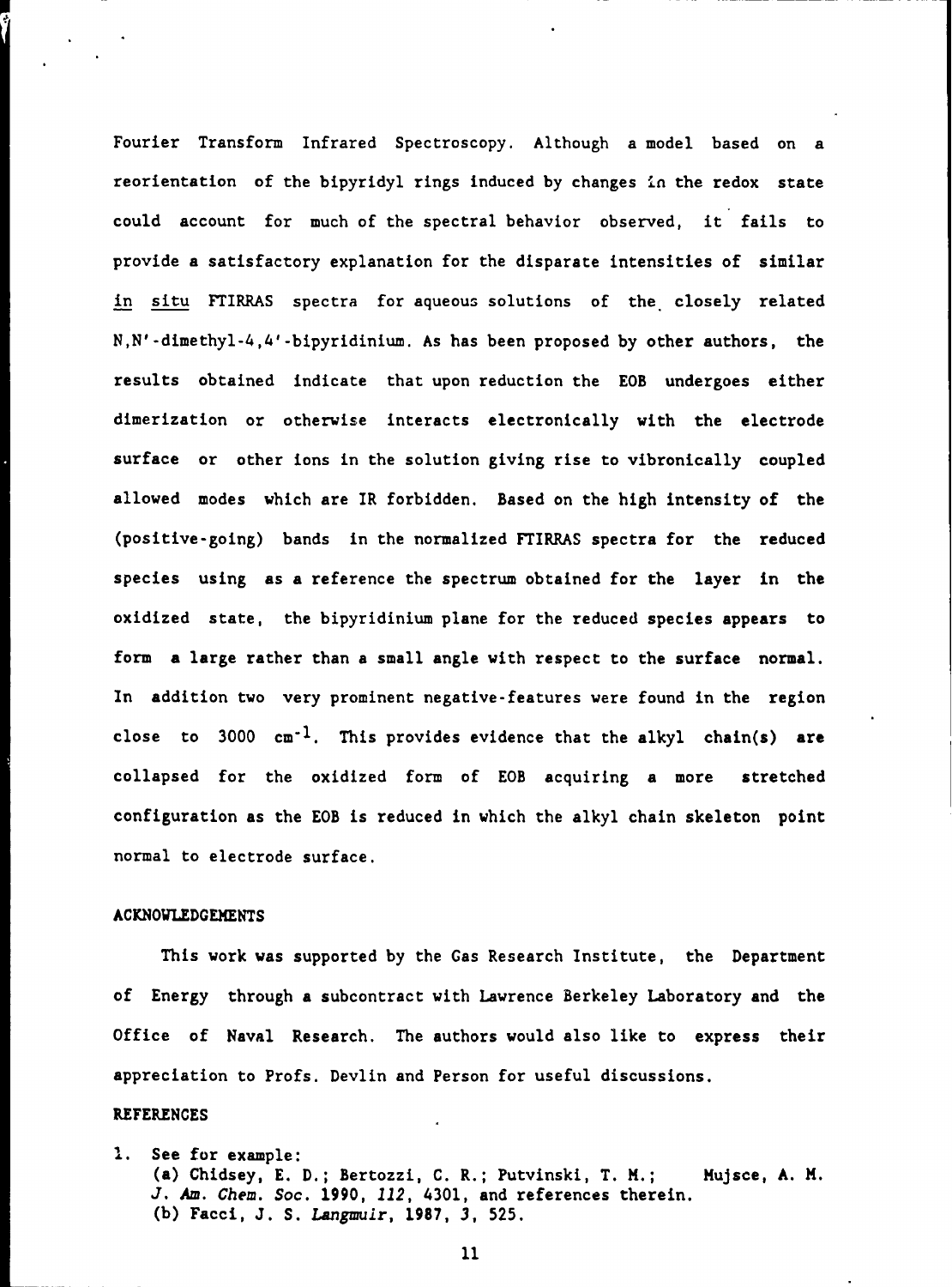(c) Lee, H.; Kepley, **J.** K.; Hong, **H.G.;** Akhter, **S.;** Mallouk, T. **E. J.** Phys. Chem. **1988, 92, 2597. (d)** Bunding Lee, K. **A.;** Mowry, R.; McLennan, **G.;** Finklea, H. **0. J.** Electroanal. Chem. **1988,** 246, **217.** (e) Van Galen, **D. A.** ; Majda, **M.** Anal. Chem. **1988, 60,** 1549.

- 2. Diaz, **A.;** Kaifer, **A. E. J.** Electroanal. Chem., **1988,** 249, **333**
- **3.** Widrig, **C. A.;** MaJda, **M.** Langmuir, **1989, 5, 689**
- 4. Sasaki, T.; Bae, **I.** T.; Scherson, **D. A.** Langmulr, **1990, 6,** 1234.
- **5.** Tundo, P.; Kippenberger, **D. J.;** Politi, **M. J.;** Klahn, P.; Fendler, **J.** H. **J.** Am. Chem. Soc., **1982,** 104, **5352.**
- **6.** Bae, I. T.; Xing, X.; Liu, **C. C.;** Yeager, **E.** B. **J.** Electroanal. Chem. **1990,** 280, **335.**
- 7. Lu, T.; Cotton, T. M.; Hurst, **J.** K.; Thompson, H. P. **J.** Phys. Chem. **1988, 92, 6978.**
- **8.** Hester, R.E.; Suzuki, **S. J.** Phys. Chem. **1982,86,4626.**
- **9.** Ghoshal, **S.;** Lu, T.; Feng, **Q.;** Cotton, T.M.; Spectrochim. Acta 1988, 44A, **651**
- **10.** Christensen, P. **A.;** Hamnett, **A. J.** Electroanal. Chem., **1989, 263,** 49.
- **11.** Ito **M.;** Sasaki, H.; Takahashi, **M. J.** Phys. Chem., **1987, 91, 3932.**
- 12. (a) Fischer, **G.** "Vibronic Coupling"; Academic Press: London, 1984. **(b)** Rice, **M. J.;** Yartsev, V. **M.;** Jacobsen, **C. S.** Phys. Rev. **B** 1980, 21, **3437.** (c) Friedrich, H. B.; Person, W. B. **J.** Chem. Phys. **1966,** 44, **2161.**
- **13.** See for example: Khatkale, **M. S.; Devlin, J.** P. **J.** Phys. Chem. **1979, 83, 1636.**
- 14. (a) Anderson, **G.** R.; Devlin, **J.** P. *J.* Phys. Chem. **1975,** 79, **1100.**
	- (b) Bozio, R.; Girlando, **A.;** Pecile, **C.** Chem. Phys. **1977,** 21, **257.**
	- (c) Bozio, R.; Pecile, **C. J.** Chem. Phys. **1977, 67, 3864.**
	- **(d)** Rice, **M. J.;** Lipari, **N. 0.;** Strassler, **S.** Phys. Rev. Lett. **1977, 39, 1359**
	- (e) Devlin, **J.P.;** Consani, K. **J. J.** Phys. Chem. **1981, 85, 2597.**
- **15.** Pons, **S.;** Khro, **S.** R.; Bewick, **A.;** Datta, **M.;** Smith, T. T.; Hinman, **A. S.;** Zachmann, **G.** J. Phys. Chem. 1984, **88, 3575.**
- 16. De Long, H. **C.;** Buttry, D. A. Langmuir, 1990, 6, 1319
- 17. Soriaga, M. Chem. Rev., **1990,** 90, 771.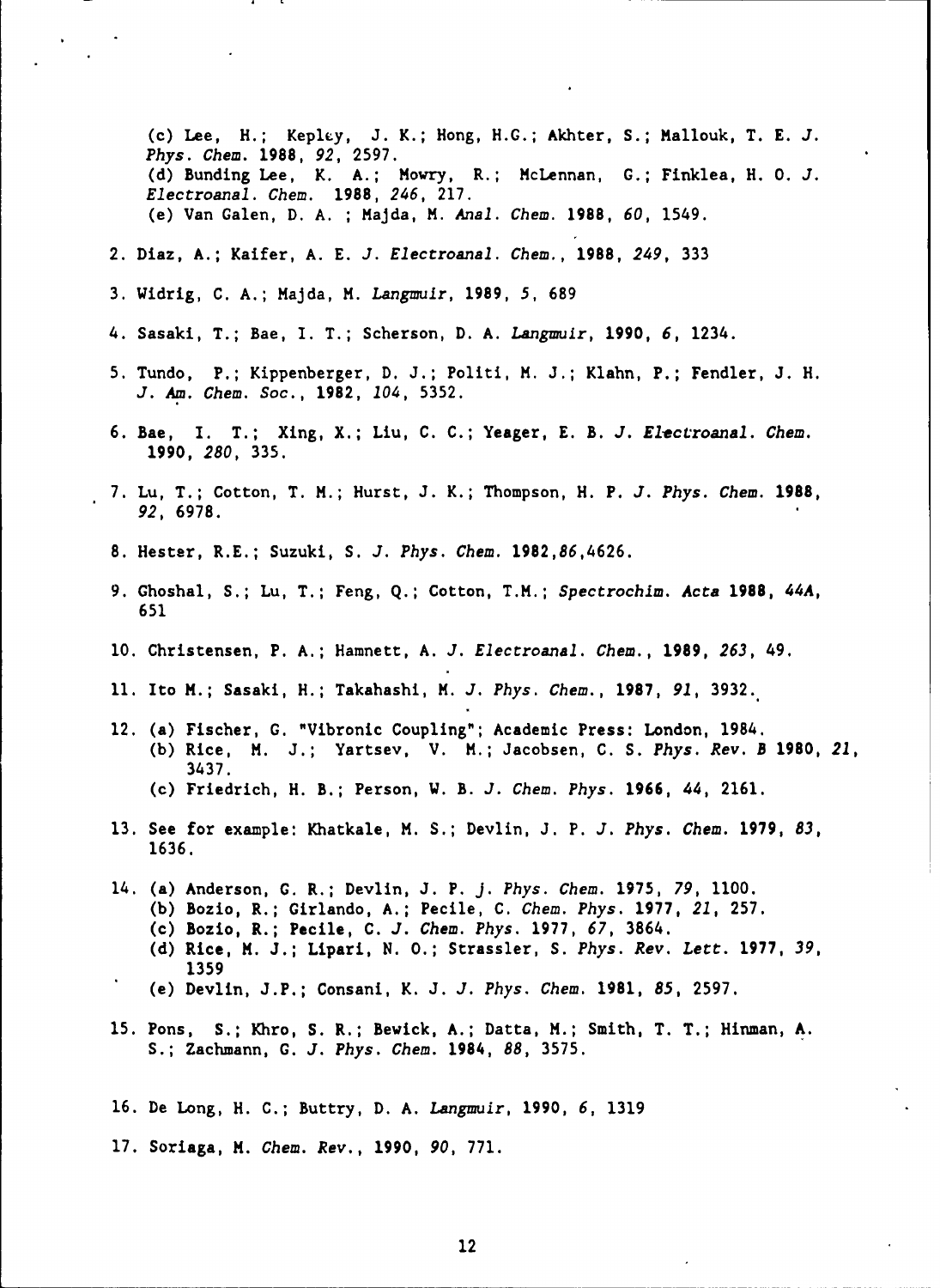# TABLE I

# ASSIGMENT **OF** SPECTRAL **FEATURES** OF THE **POTENTIAL** DIFFERENCE FOURIER TRANSFORM INFRARED SPECTRA OF N-ETHYL-N'-OCTADECYL-4,4'-BYPIRIDINIUM, EOB **AND** RELATED **COMPOUNDS**

| Wavenumber<br>$(\text{cm}^{-1})$                           |                                                                       | MODEL A<br>Reorientation     |                                                                                                                                                                                                                                                                                                                                                                                                                                                                                            |              | MODEL B<br>Vibronic Coupling |                                                                                             |                                                                                                                                          |             |
|------------------------------------------------------------|-----------------------------------------------------------------------|------------------------------|--------------------------------------------------------------------------------------------------------------------------------------------------------------------------------------------------------------------------------------------------------------------------------------------------------------------------------------------------------------------------------------------------------------------------------------------------------------------------------------------|--------------|------------------------------|---------------------------------------------------------------------------------------------|------------------------------------------------------------------------------------------------------------------------------------------|-------------|
| In situ<br><b>FTIRRAS</b>                                  | Solid<br>Phase                                                        |                              | Calc. <sup>O</sup> Assignment                                                                                                                                                                                                                                                                                                                                                                                                                                                              |              |                              | Literature<br>Values <sup>**</sup><br>Calc. <sup>o</sup> FTIR <sup>+</sup> RR <sup>++</sup> | Assignment<br>$a_{\rm g}$                                                                                                                |             |
| $1026(+)$<br>$1192(+)$                                     | $\bullet$ $\bullet$<br>1177                                           | 1020<br>1195                 | $b_{3u}$ $\nu$ (C-C)<br>$b_{3u}$ $\delta$ (C-H) ring.<br>or $\nu(N\text{-}alkyl)$                                                                                                                                                                                                                                                                                                                                                                                                          | 1039<br>1208 | 1200                         | 1029<br>1211                                                                                | $\nu$ (C-N,C-C)<br>$\nu(N\text{-}\text{alkyl})$                                                                                          |             |
| $1335(+)$<br>$1508(+)$<br>$1597(+)$<br>$1640(+)$           | $\bullet$ $\bullet$<br>1508<br>$\sim 100$ km s $^{-1}$<br>1637        | 1338<br>1487<br>1595<br>1630 | $b_{2u}$ $\delta$ (C-H) <sub>ring</sub><br>$b_{3u}$ $\nu$ (C-N, C-C)<br>$b_{3u}$ $\nu$ (C-C)<br>$b_{211} \nu$ (C=N)                                                                                                                                                                                                                                                                                                                                                                        | 1359<br>1651 | 1340<br>1509<br>1600<br>1634 | 1341<br>151100<br>1658                                                                      | or $\delta$ (C-H)ring<br>$\nu$ (C-C), $\delta$ (C-H)ring<br>$\nu$ (C-N), $\delta$ (C-H) <sub>ring</sub><br>$160700 \nu(C-C)$<br>$V(C-C)$ |             |
| $1120(-)$<br>$1458(-)$<br>$2926(-)$<br>$2854(-)$           | 831<br>$\bullet$ $\bullet$ .<br>1450<br>2918<br>2849                  | 833                          | $b_{3u} \nu(N-alkyl)$<br>$\nu_3$ SO <sub>4</sub> 2-<br>$\delta_{\mathbf{a}}$ -CH <sub>2</sub> -<br>$v_a$ -CH <sub>2</sub> -<br>$v_s$ -CH <sub>2</sub> -                                                                                                                                                                                                                                                                                                                                    |              |                              |                                                                                             |                                                                                                                                          |             |
| $\star$<br>$\bullet$<br>$\star\star$<br>$+$ .<br>$+$<br>oo | From Ref. 10.<br>From Ref. 7.<br>These bands<br>cations (see Ref. 7). |                              | The sign in parenthesis indicates whether the feature in the spectrum is<br>positive., (+), or negative., (-), going.<br>Values quoted are taken from the normal coordinate analysis reported<br>in Ref. 9, for DMB <sup>2+</sup> (MODEL A) and for DMB <sup>+</sup> · in the case of MODEL B.<br>FTIR and Resonant Raman, RR data for $(DMB^{+} \cdot)$ and N-hexadecyl-N'-methyl<br>bipyridyl radical cations in aqueous media, respectively.<br>have been associated with dimeric forms |              |                              |                                                                                             | of                                                                                                                                       | the radical |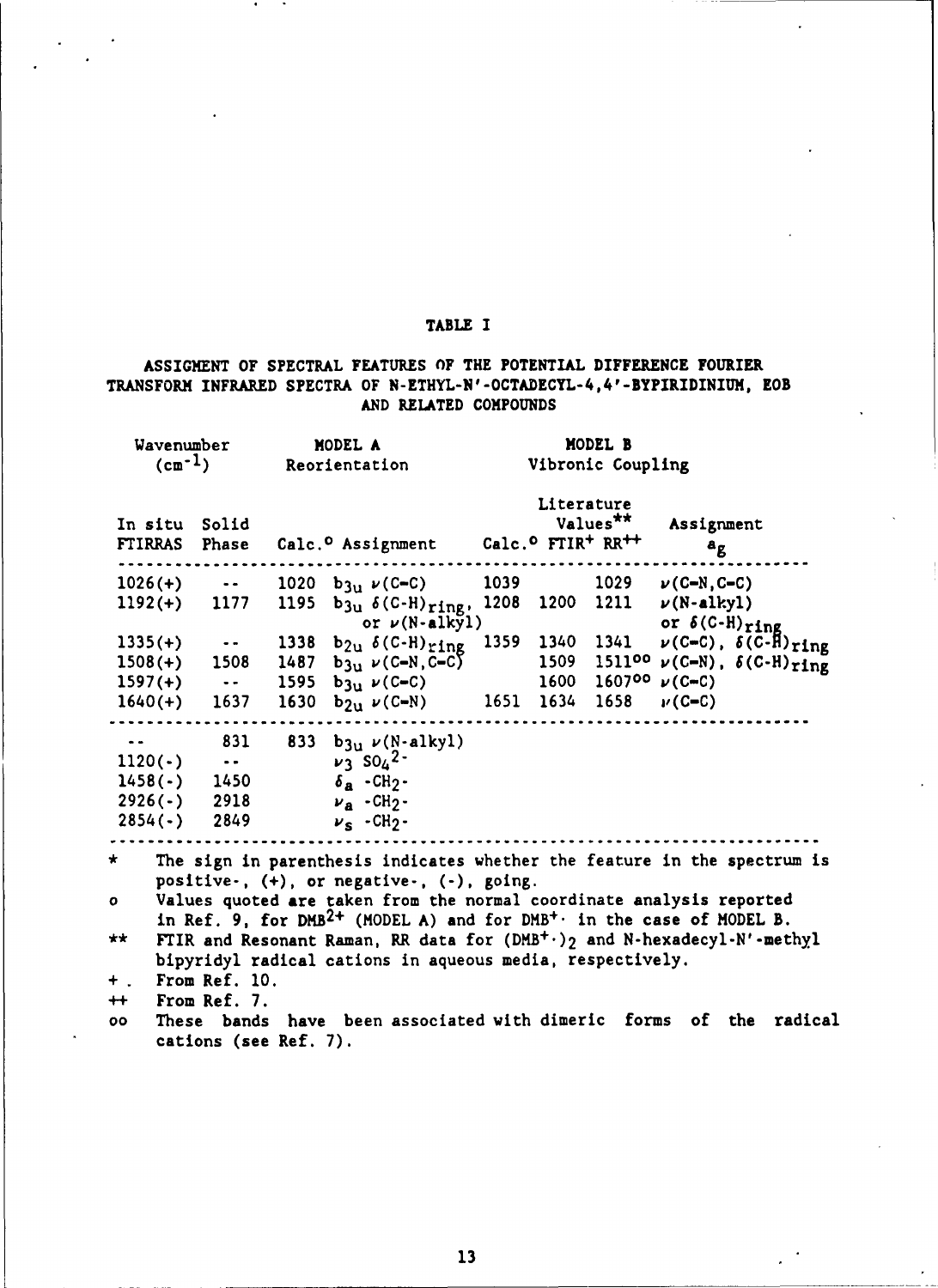#### FIGURE CAPTIONS

- Fig. **1.** Cyclic voltammetric curves obtained for a self-assembled layer of EOB (prepared in the fashion described in the experimental section) in a solution  $0.5$  M  $Na_2SO_4$  at different scan rates. A. 50, B. 200, . and C. 1000  $xV \cdot s^{-1}$ . Inset: Molecular structure of EOB.
- Fig. 2. Series of potential difference FTIRRAS spectra obtained in the potential range in which EOB changes redox state in a solution **0.5** M Na2SO4 , using the spectrum recorded at **-0.30** V vs **SCE** as a reference.
- Fig. **3.** Same spectra as those shown in Figure 2, in the region between **1100** and 2000  $cm^{-1}$ , shown in an expanded form.
- Fig. 4. Comparison of the **-0.65 V FTIRRAS** spectrum in Figure 2 (Curve A) with that obtained **by** coadding alternate spectra recorded at **-0.3** V and **-0.65** V (Curve B), under the same conditions given in Caption Figure 2.
- Fig. **5.** FTIRRAS spectrum of adsorbed EOB at **-0.3** V obtained **by** stepping the potential to **+1.5 V,** holding it at this value for **30** min. and then returned to **-0.3** V, using the spectrum at **-0.3** V before the step as a reference.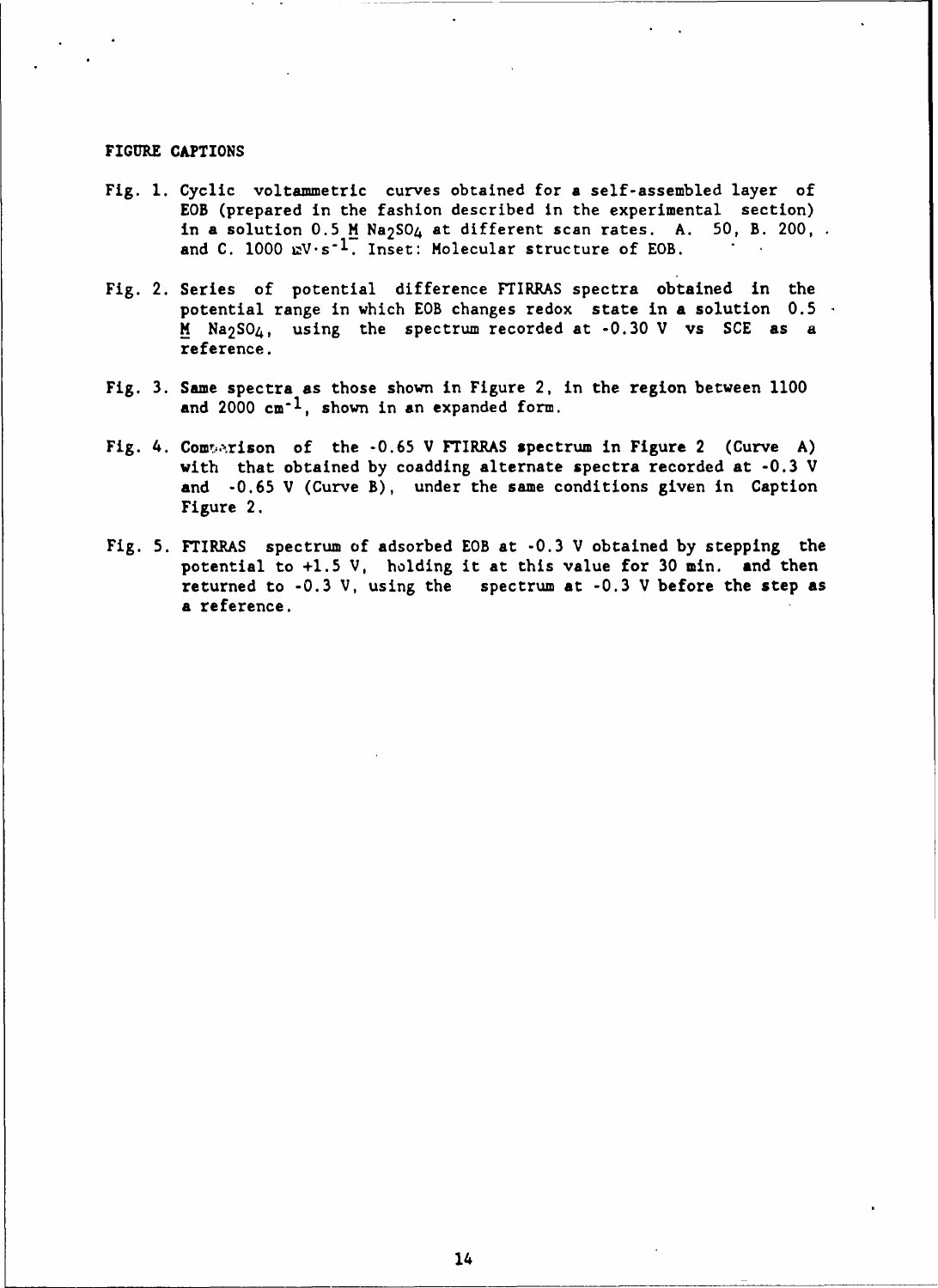

 $\ddot{\phantom{a}}$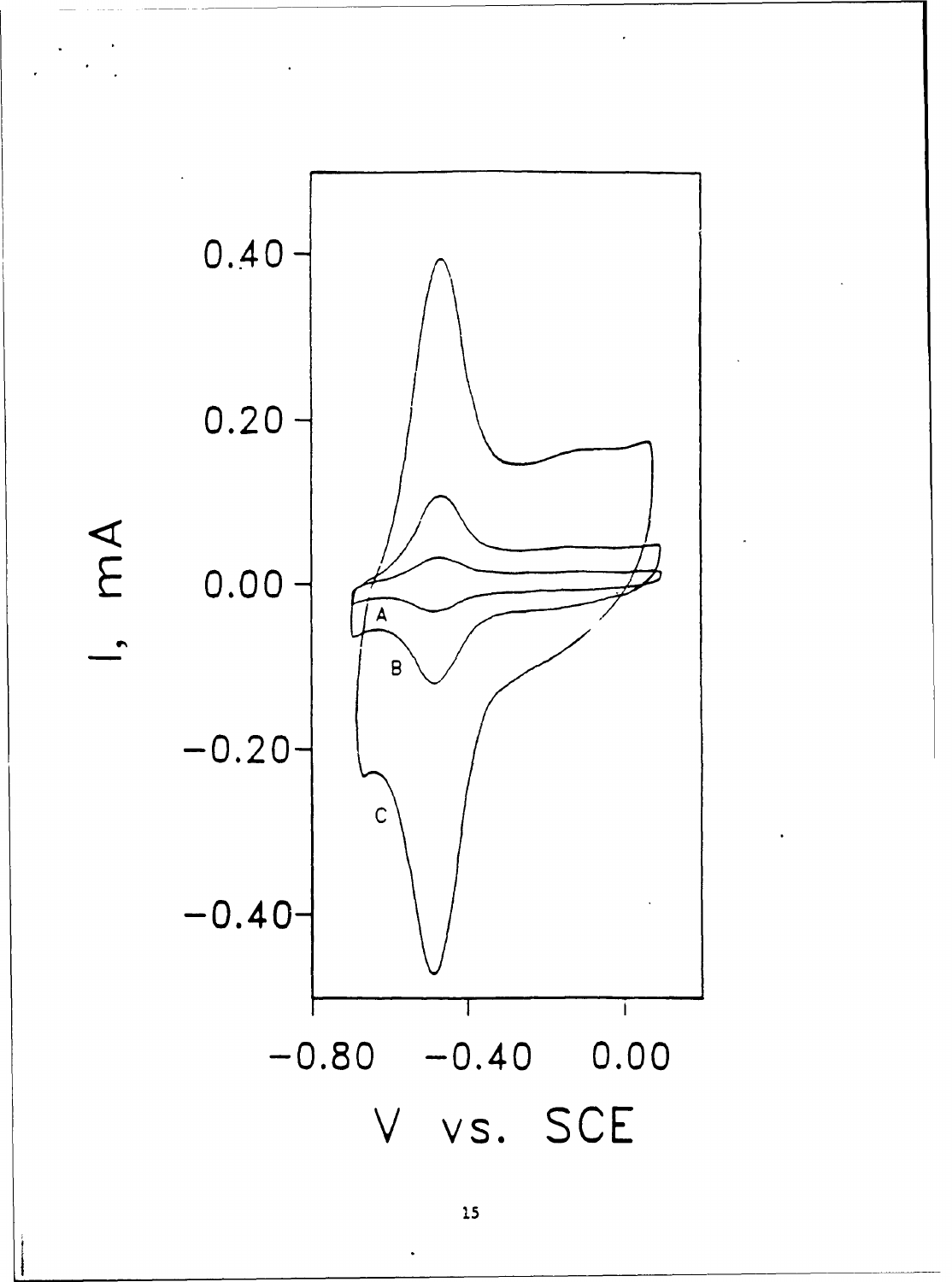NANNAN Ņ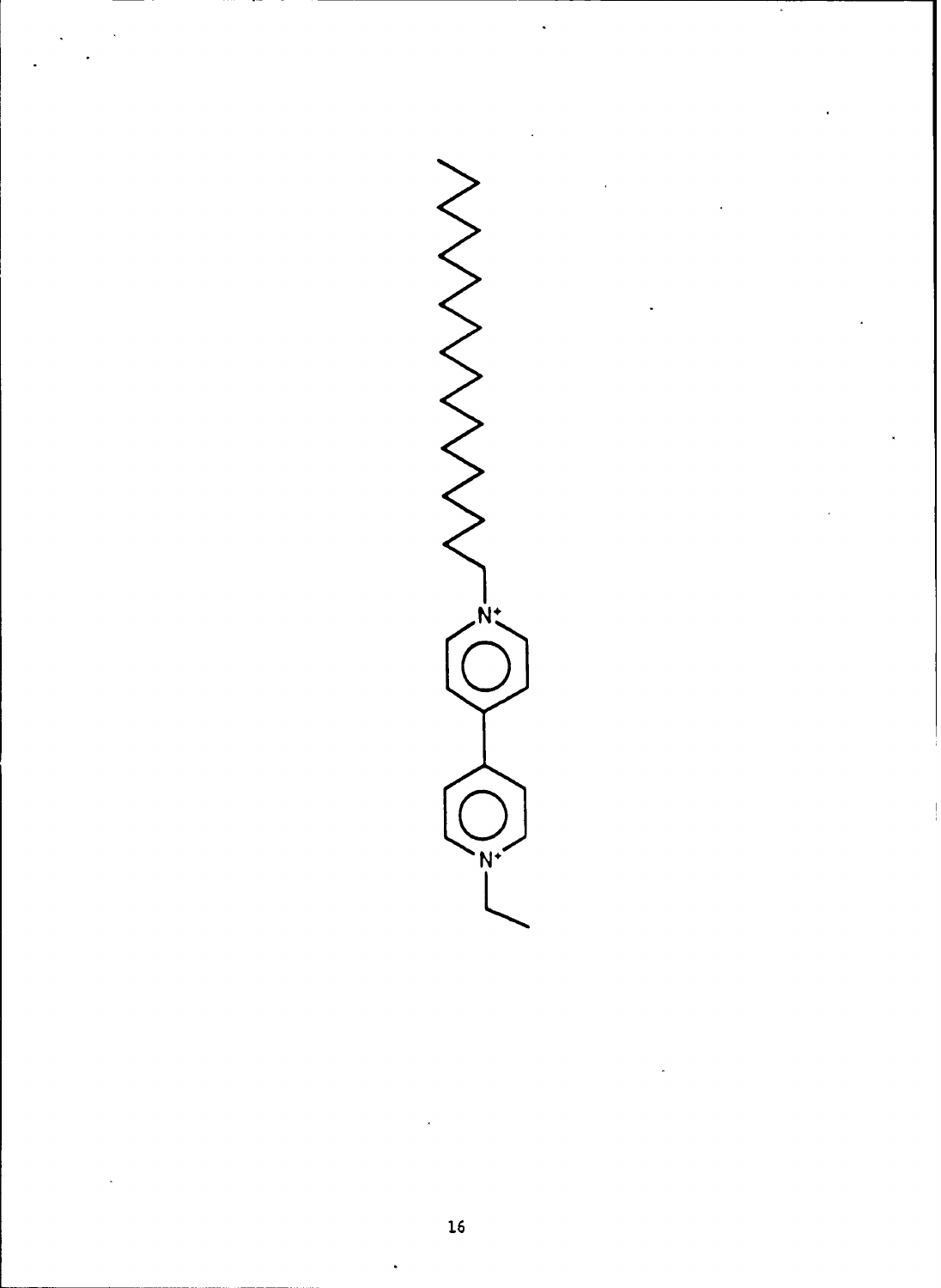

 $\frac{17}{2}$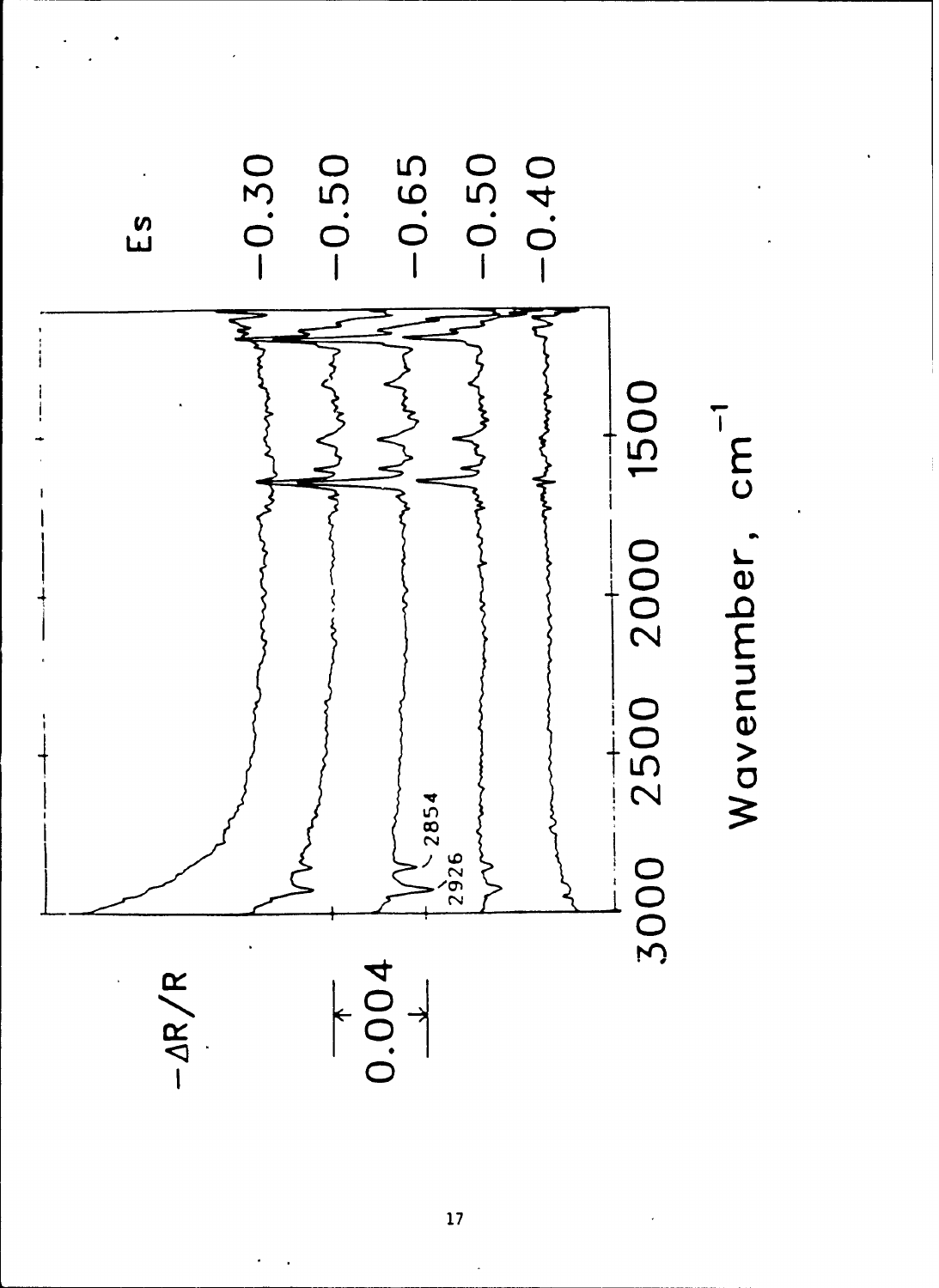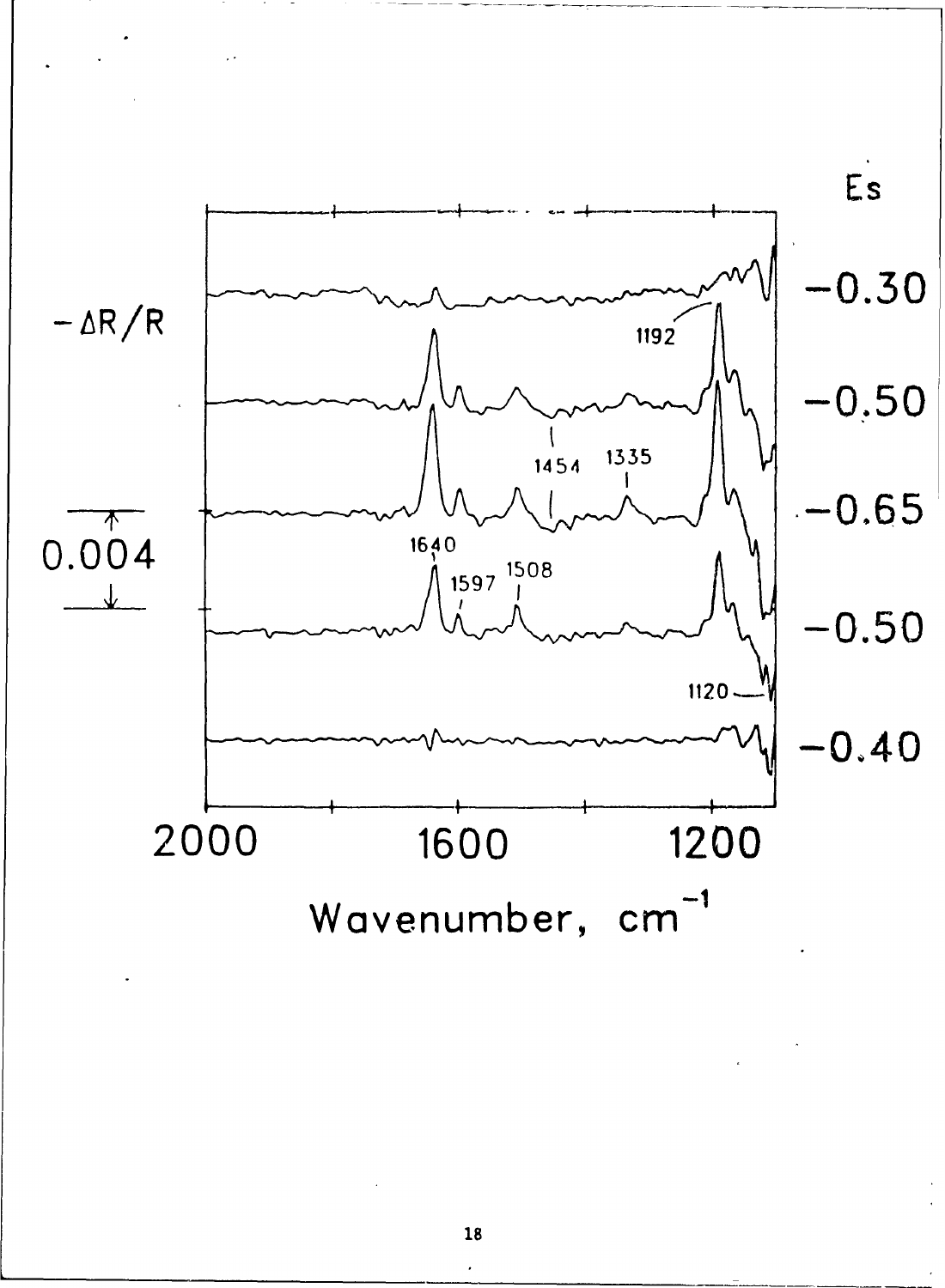